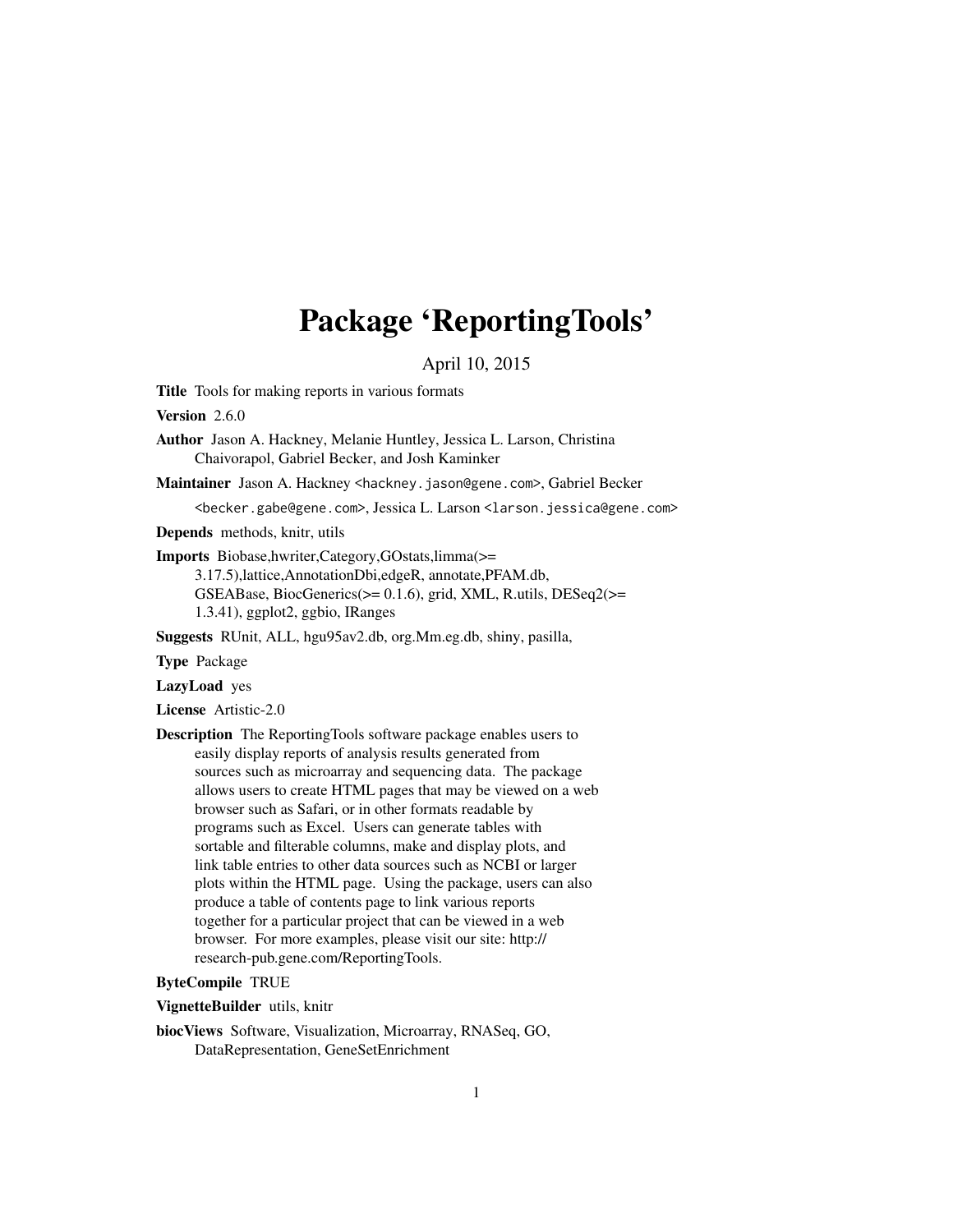### <span id="page-1-0"></span>R topics documented:

|       | reporting theme alternate $\ldots \ldots \ldots \ldots \ldots \ldots \ldots \ldots \ldots \ldots \ldots \ldots 22$ |  |
|-------|--------------------------------------------------------------------------------------------------------------------|--|
|       |                                                                                                                    |  |
|       |                                                                                                                    |  |
| Index | 24                                                                                                                 |  |
|       |                                                                                                                    |  |

## <span id="page-1-1"></span>BaseReport-class *Class* "BaseReport"

#### Description

A ReportType defines a way of representing an R object in a different, ordered format. Several ReportTypes have been detailed in this package, including classes for HTML reports and R data packages.

#### Objects from the Class

Objects can be created by calls of the form new("BaseReport", ...). This is an abstract class that is inherited by other ReportTypes, and should not be used directly.

#### Slots

shortName: A character string generally used as the filename for reports

title: A character string that gives a longer description of what the report shows.

reportDirectory: A file path that details where the report will be saved.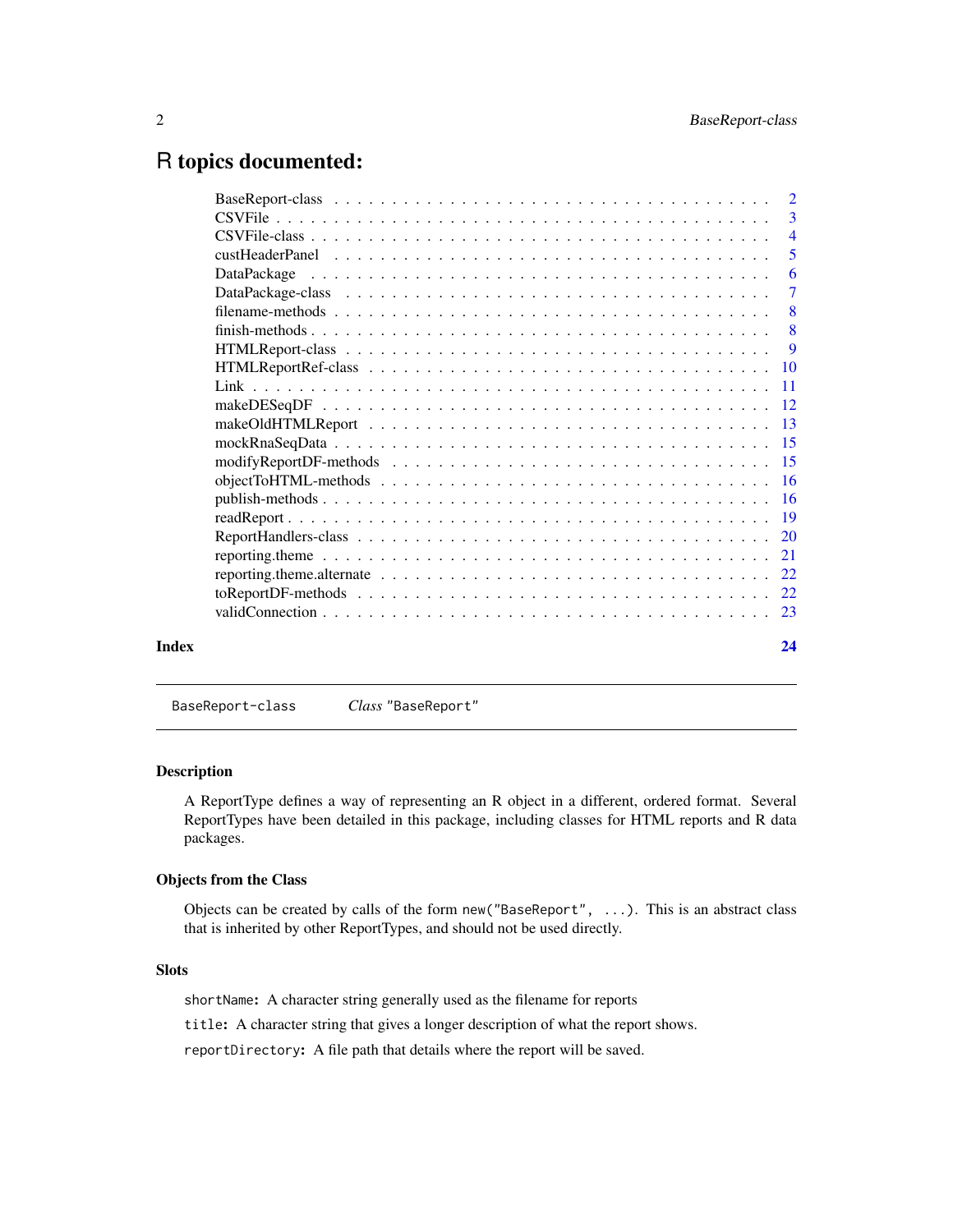#### <span id="page-2-0"></span> $\sum$ SVFile 3

#### Methods

- name signature(object = "BaseReport"): Get the shortName assigned to the report.
- reportDirectory signature(object = "BaseReport"): Get the directory where the report will be generated.
- reportDirectory<- signature(object = "BaseReport", value = "character"): Set the directory where the report will be generated.
- show signature(object = "BaseReport"): ...
- title signature(main = "BaseReport"): Return the title of the report
- title<- signature(object = "BaseReport", value = "character"): Set the title of the report.
- path signature(object = "BaseReport"): Get the filesystem location of the report.

#### See Also

[HTMLReport](#page-8-1) [DataPackage](#page-6-1) [CSVFile](#page-3-1)

#### Examples

showClass("BaseReport")

CSVFile *Function for creating and initializing a CSVFile for publishing results*

#### Description

A CSVFile is a pointer to a comma separated value file on the file system. Publishing to a CSVFile overwrites the current contents of the given CSVFile.

#### Usage

CSVFile(shortName, title = "", reportDirectory = ".")

#### Arguments

| shortName       | A character string giving a short title for the report. Used as the base of the |
|-----------------|---------------------------------------------------------------------------------|
|                 | filename.                                                                       |
| reportDirectory |                                                                                 |
|                 | A character string giving the location of the report.                           |
| title           | A character string giving a longer description of the report.                   |

#### Value

An object of class CSVFile, which will represents a file to be written to. There are no open filehandles, and calling publish multiple times will result in the file being overwritten.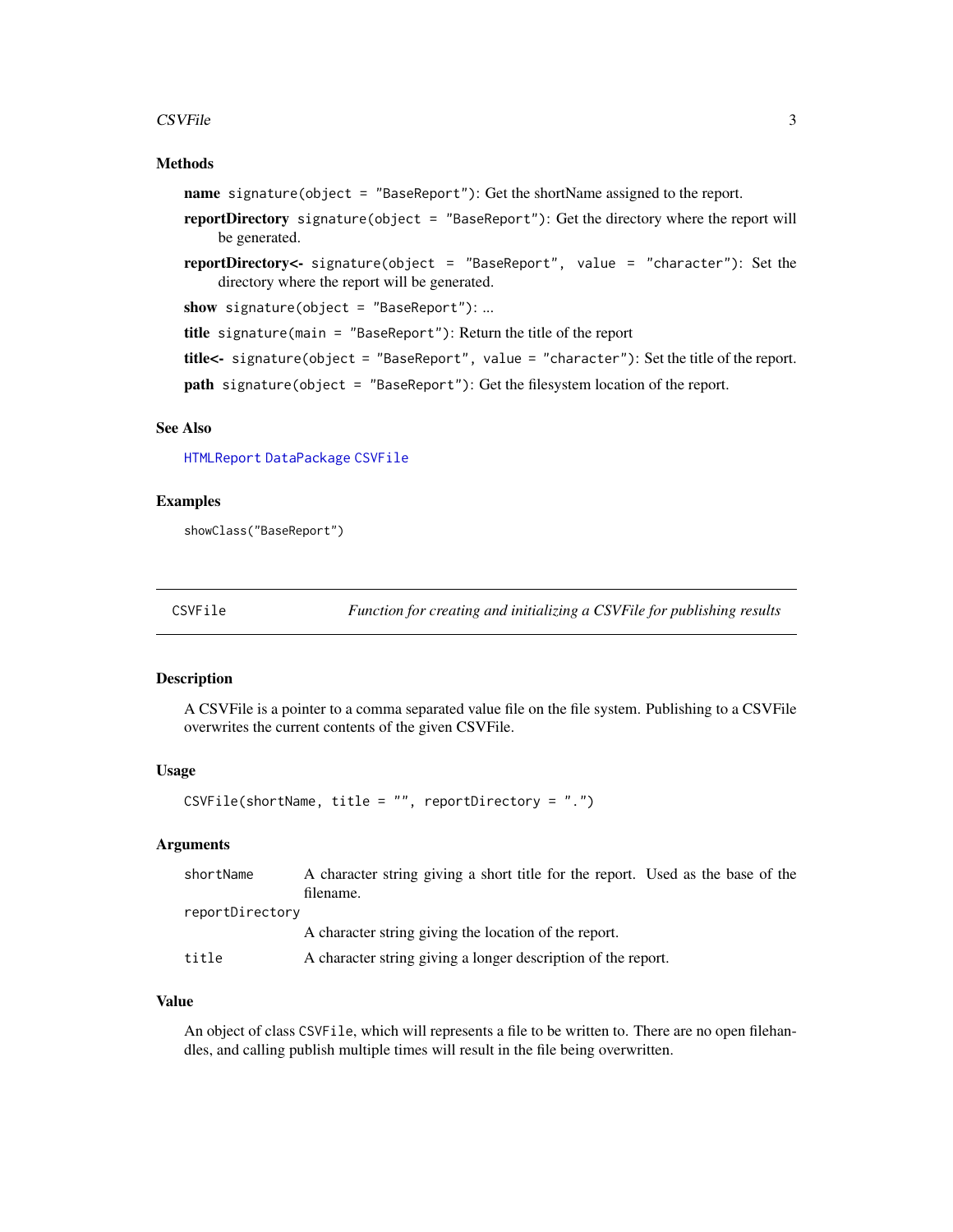#### <span id="page-3-0"></span>See Also

[CSVFile-class](#page-3-1), [HTMLReport-class](#page-8-1)

#### Examples

```
my.df <- data.frame(EGID = c("103", "104", "105", "106", "107"),
                    RPKM = c(4, 5, 3, 100, 75),
                    DE = c("Yes", "Yes", "No", "No", "No"))
csv.file <- CSVFile(shortName = "my_csv_file",
    reportDirectory = "reportDirectory")
publish(my.df, csv.file)
```
<span id="page-3-1"></span>CSVFile-class *Class* "CSVFile"

#### Description

A CSVFile is a pointer to a comma separated value file on the file system. Publishing to a CSVFile overwrites the current contents of the given CSVFile.

#### Objects from the Class

Objects from this class...

#### Slots

- shortName: A character string used as the base of the filename. '.csv' is appended to the shortName to make the full file name.
- title: The title of the report. This doesn't appear anywhere in the output, but can be used to track the report in an R session.

reportDirectory: A file path that details where the csv file will be saved.

#### Extends

Class ["BaseReport"](#page-1-1), directly.

#### Methods

filename The name of the csv file, including extension name<- Set the name of the CSVFile object

#### Examples

showClass("CSVFile")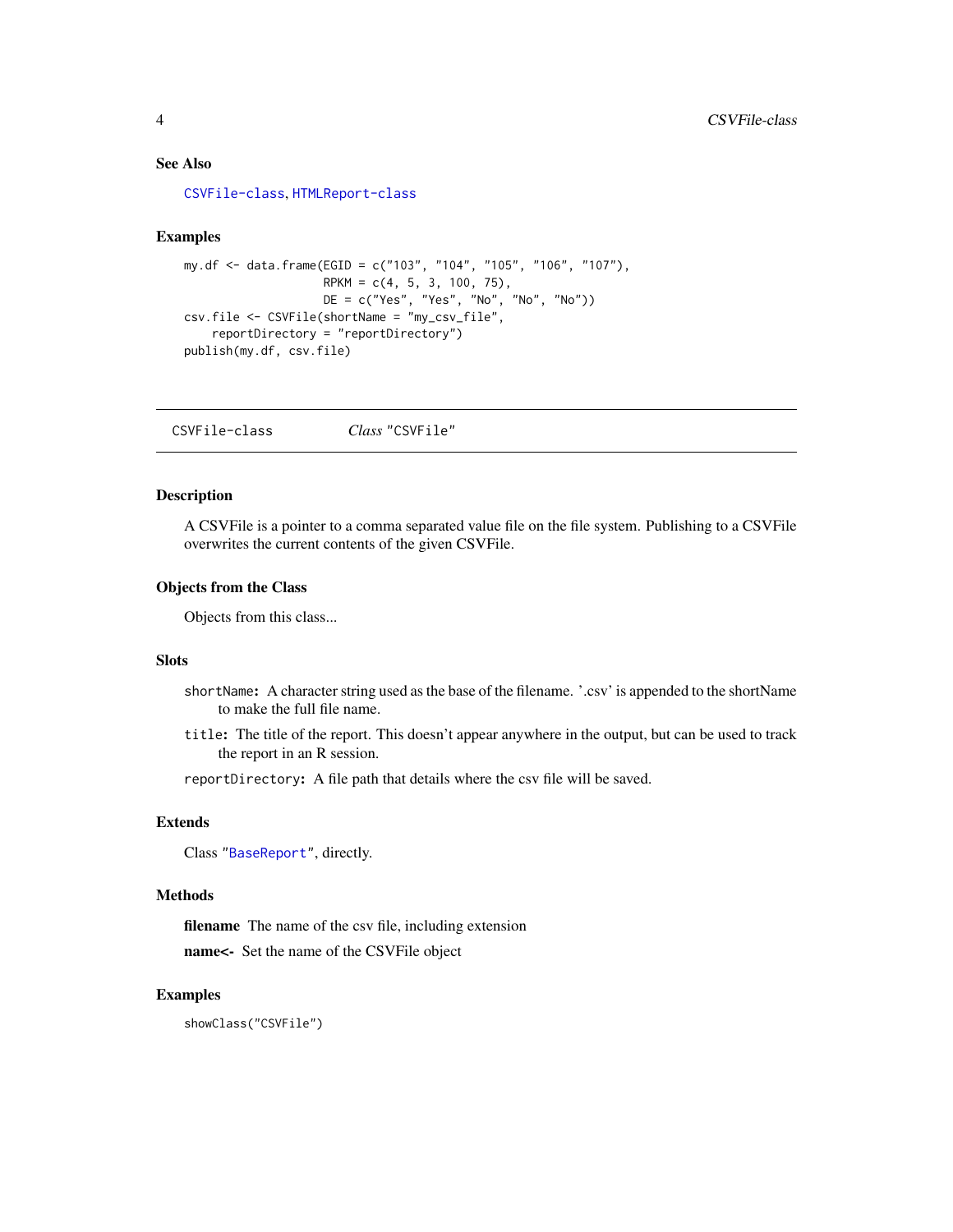<span id="page-4-0"></span>

#### Description

Defines a header panel which loades custom Javascript and CSS files.

#### Usage

```
custHeaderPanel(title, windowTitle = title, js = NULL, css = NULL)
```
#### Arguments

| title       | Title of the shiny app                    |
|-------------|-------------------------------------------|
| windowTitle | Title of the window for the shiny app     |
| is          | Custom javascript to be loaded in the app |
| <b>CSS</b>  | Custom CSS to be loaded in the app        |

#### Details

See the shiny vignette for example usage.

#### Value

The return value is not directly meaningful to the end user and is intended to be passed into shiny layout functions such as pageWithSidebar.

### Author(s)

Gabriel Becker and Jessica L. Larson

#### See Also

[pageWithSidebar](#page-0-0)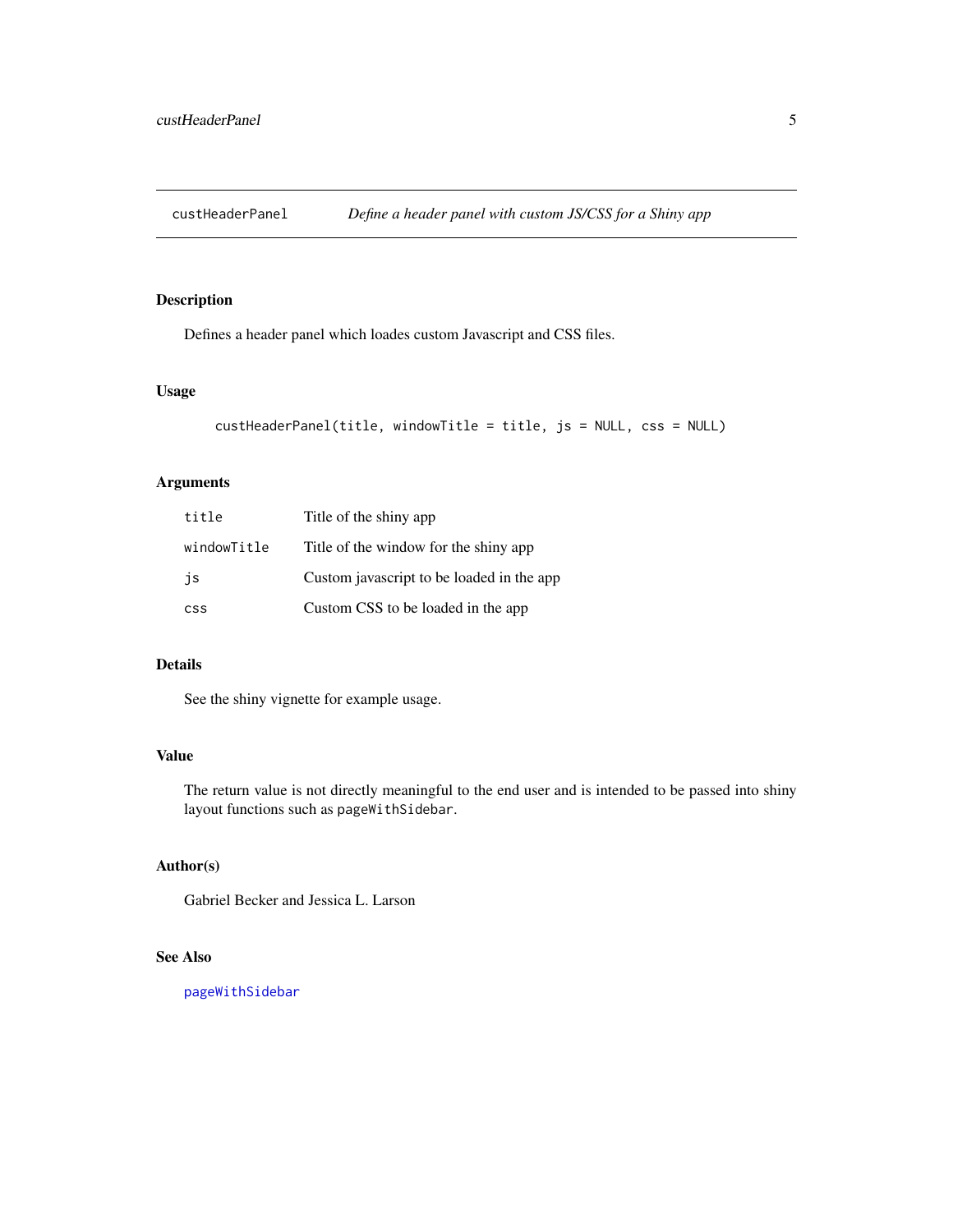#### Description

This is a function for creating a DataPackage. Calls to publish an object to the package serialize the object to disk, adding a file to the data directory, and adding a stubbed .Rd documentation file for the dataset.

#### Usage

```
DataPackage(shortName, title = "", reportDirectory = ".", version =
"0.0.1", dependencies = c("Biobase"), license = "", description = "",
author = "nobody", maintainer = "nobody <nobody@nothing.net>")
```
#### Arguments

| shortName       | A character string giving the title of the DataPackage. This is used as both the<br>title in the DESCRIPTION file and as the directory name for the package. |
|-----------------|--------------------------------------------------------------------------------------------------------------------------------------------------------------|
| reportDirectory |                                                                                                                                                              |
|                 | Where the DataPackage directory will be created.                                                                                                             |
| title           | A character string giving the title of the package.                                                                                                          |
| version         | A character string giving the version of the DataPackage.                                                                                                    |
| dependencies    | A character vector listing what packages the DataPackage depends on.                                                                                         |
| license         | A character string detailing the license the DataPackage published under.                                                                                    |
| description     | A character string giving the description of the DataPackage.                                                                                                |
| author          | A character string giving the author of the package.                                                                                                         |
| maintainer      | A character string giving the maintainer of the package.                                                                                                     |

#### Value

An object of class DataPackage. As a side effect, the directory structure of the data package will also be created in the location given by reportDirectory. On publication, objects are saved to the data directory of the package, and whatever dependencies the objects imply are added to the list of package dependencies.

#### See Also

[DataPackage-class](#page-6-1)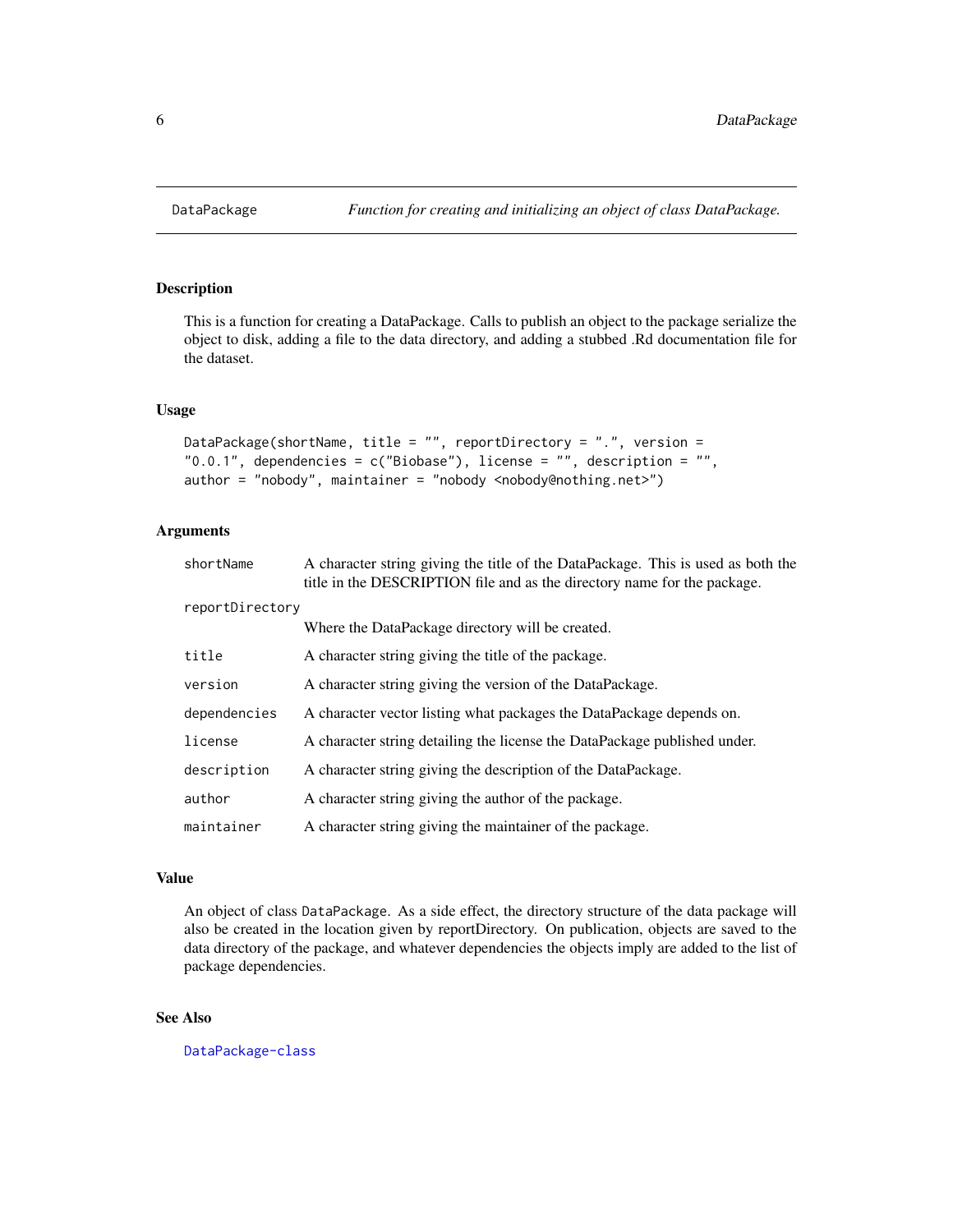#### <span id="page-6-0"></span>DataPackage-class 7

#### Examples

```
my.df <- data.frame(EGID = c("103", "104", "105", "106", "107"),
                   RPKM = c(4, 5, 3, 100, 75),
                   DE = c("Yes", "Yes", "No", "No", "No"))
data.package <- DataPackage(MyPackage, title = "My awesome package",
    author = "J.J. Nobody", maintainer = "J.J. Nobody <nobody@nowhere.net>")
publish(my.df, data.package)
```
<span id="page-6-1"></span>DataPackage-class *Class* "DataPackage"

#### **Description**

This is a pointer to an R data package. The result should be an installable R data package, with documentation for the data objects published therein.

#### Objects from the Class

Objects can be created by calls of the form new("DataPackage", ...).

#### **Slots**

version: The current version of the generated data package

dependencies: A character vector of packages that the data package depends on.

author: The author(s) of the data package.

maintainer: The maintainer(s) of the data package. Defaults to the same person as the author.

license: What license to use when creating the data package.

description: The description of the data package.

package.Rd: Rd string for package-level help for the generated data package.

shortName: Name of the data package.

title: The title of the package

reportDirectory: The directory in which the data package is generated.

#### Extends

Class ["BaseReport"](#page-1-1), directly.

#### Methods

dependencies Retrieve the list of dependencies for the data package.

dependencies<- Set the list of dependencies for the data package.

finish This is the final step in publishing objects to the data pacakge. It recreates the DESCRIP-TION file for the data package. The package name, title, version, author, maintainer, dependencies, license and description are set from the appropriate slots in the DataPackage object.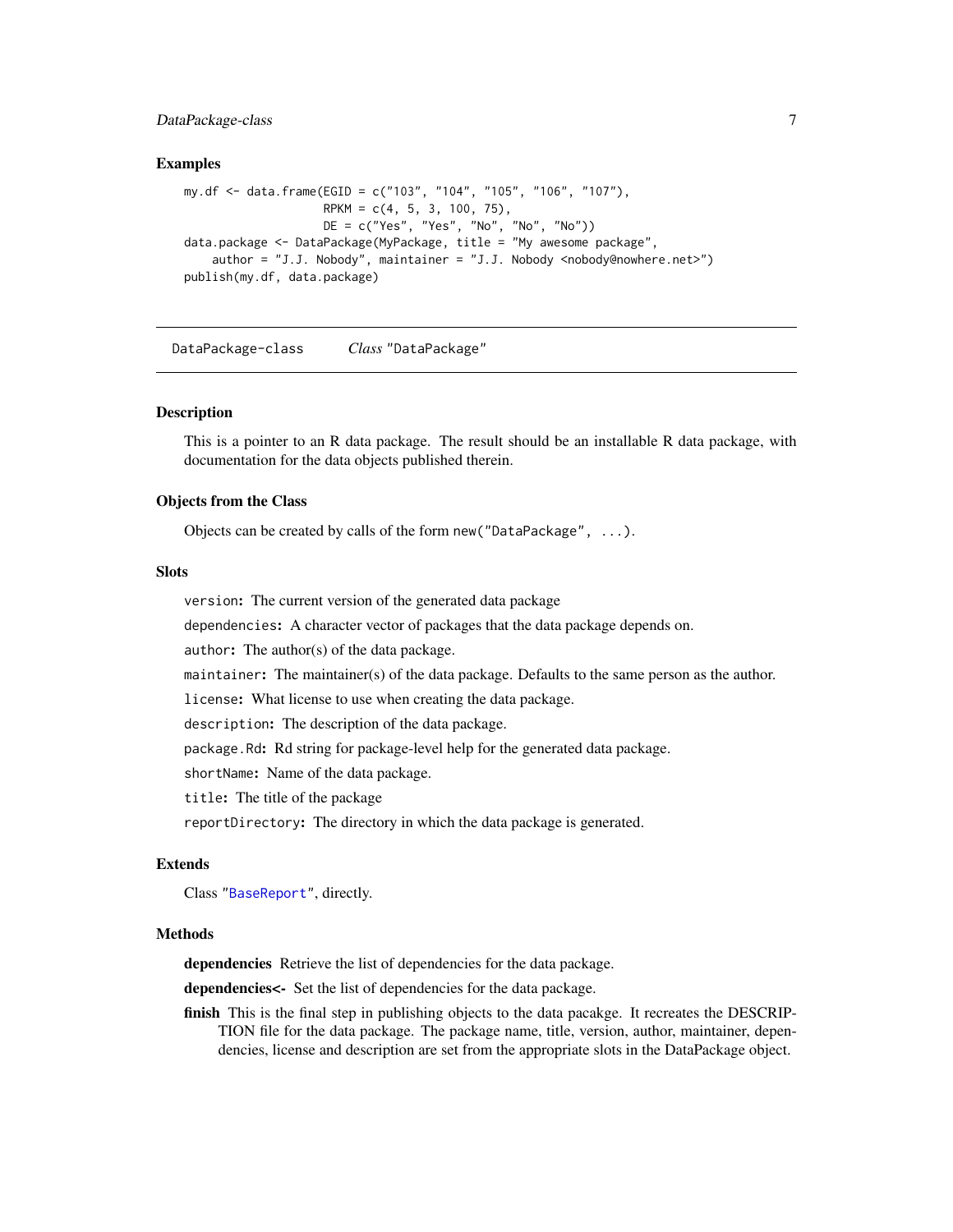#### <span id="page-7-0"></span>Examples

```
my.df <- data.frame(EGID = c("103", "104", "105", "106", "107"),
                    RPKM = c(4, 5, 3, 100, 75),
                    DE = c("Yes", "Yes", "No", "No", "No"))
data.package <- DataPackage(MyPackage, title = "My awesome package",
    author = "J.J. Nobody", maintainer = "J.J. Nobody <nobody@nowhere.net>")
publish(my.df, data.package)
dependencies(data.package) # Returns "Biobase"
dependencies(data.package) <- c(Biobase,GSEABase)
finish(data.package)
```
filename-methods *Methods for getting the name of a file for a CSVFile or HTMLReport.*

#### Description

These methods return the filename for a report, for report types where a single file is produced.

#### Methods

- signature(object = "CSVFile") Return the file name of the CSVFile. This is generated by adding '.csv' to the shortName of the report.
- signature(object = "HTMLReport") Return the file name of the HTMLReport. This is generated by adding '.html' to the shortName of the report.
- finish-methods *Finalizing reports after publishing results*

#### Description

This is a method for finalizing a report after results have been published. The exact nature of finalizing depends on the report type, as detailed below.

#### Methods

- signature(publicationType = "DataPackage") Calling finish on a DataPackage object rewrites the DESCRIPTION file, making sure that all of the dependencies for the objects in the Data-Package are listed.
- signature(publicationType = "HTMLReport") Calling finish on an HTMLReport calls the hwrite function closePage, which closes the body and html tags on the page and closes the connection to the file.
- signature(publicationType = "HTMLReportRef") Calling finish on an HTMLReportRef calls all the finish handler for all ReportHandlers attached to the report. These handlers perform various actions depending on the desired behavior of the report.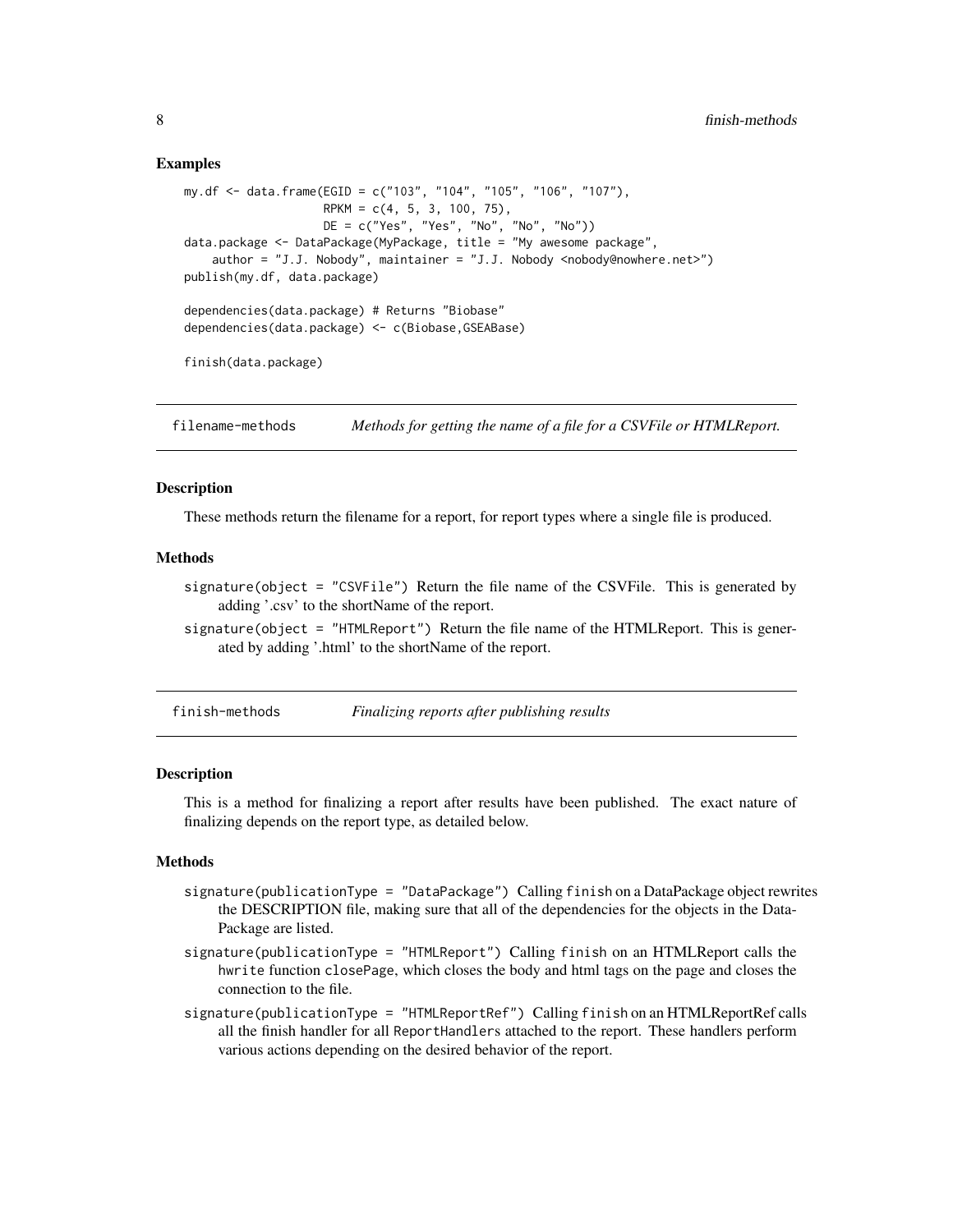#### <span id="page-8-0"></span>HTMLReport-class 9

#### Examples

```
my.df \leq -data.frame()## html.report <- HTMLReport(shortName = "my_html_file",
## reportDirectory = "reportDirectory")
# publish(my.df, html.report)
## finish(html.report)
```
<span id="page-8-1"></span>HTMLReport-class *Class* "HTMLReport"

#### **Description**

This class has been superceded by HTMLReportRef and is deprecated. The HTMLReport constructor function now creates an HTMLReportRef object.

#### Objects from the Class

Objects can be created by calls of the form new("HTMLReport", ...).

#### **Slots**

baseUrl: What is the base URL to which the HTMLReport's filename is appended.

basePath: What is the base file system URI to which the HTMLReport's filename is appended.

page: The connection to the html file. See openPage in the hwriter package.

- shortName: A character string used as the base of the filename. '.html' is appended to the short-Name to make the full file name.
- title: The title of the HTMLReport. This is used as the page title in the header, and is also printed on the page.

reportDirectory: A file path that details where the report will be saved.

#### Extends

Class ["BaseReport"](#page-1-1), directly.

#### Methods

basePath Return the basePath for the HTMLReport

baseUrl Return the baseUrl for the HTMLReport

- filename Return the file name of the HTMLReport. This is generated by adding '.html' to the shortName of the report.
- finish This is the final step in publishing results to an HTMLReport. It prints the closing tags for the html body, and then closes the connection to the html file. Further calls to publish will fail because the connection is closed.
- name<- Set the short name for the html file.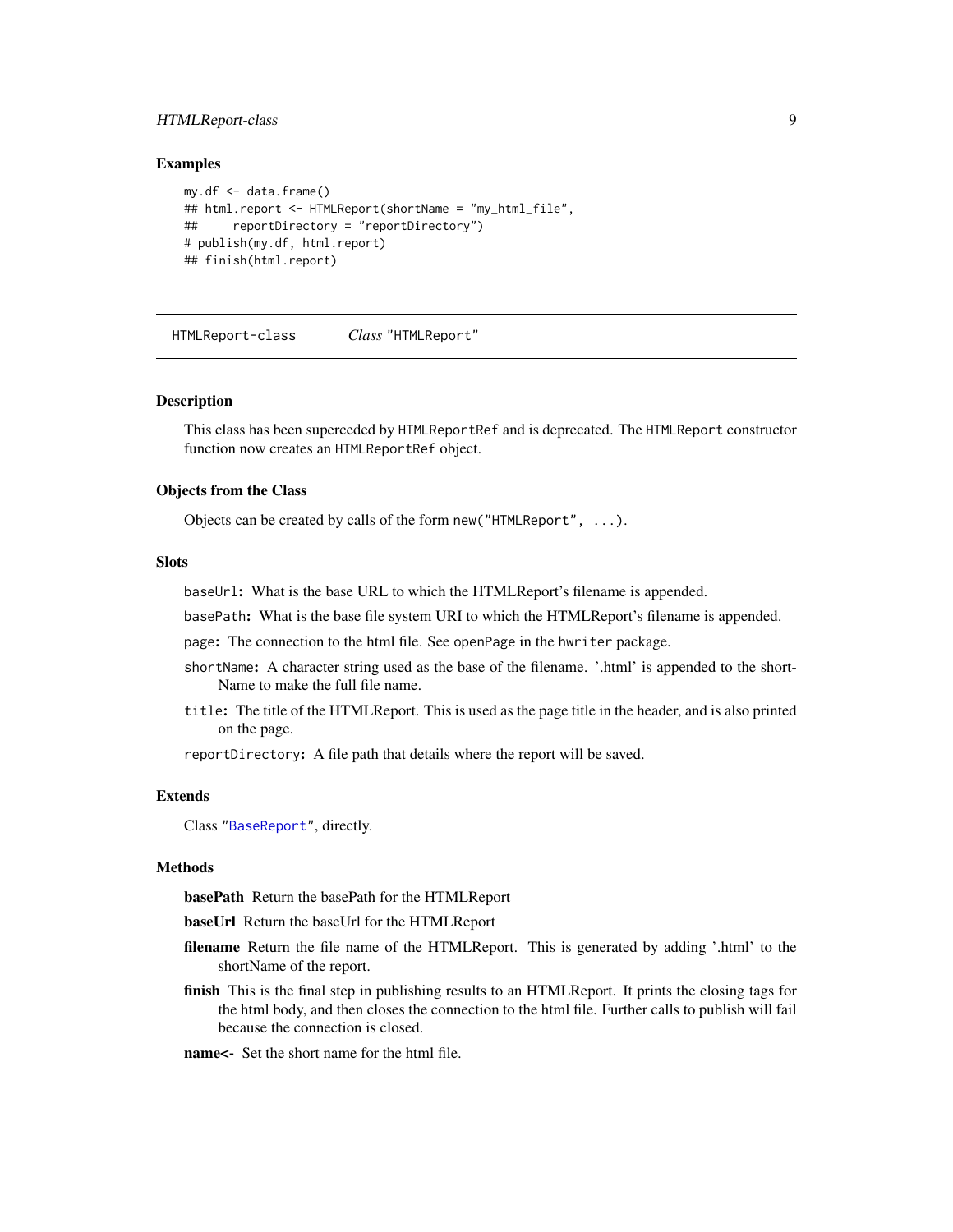<span id="page-9-0"></span>page Returns the connection to the html file.

page<- Set the connection to the html file.

validConnection Is the connection to the html file still open? If finish has been called, this will return FALSE.

<span id="page-9-1"></span>HTMLReportRef-class *Class* "HTMLReportRef"

#### **Description**

A referenceClass-based representation of an HTML report generated using R objects. This class is based around a persistent, DOM-based representation of the HTML page being created, which is created during initialization and updated as the report is manipulated. HTMLReport is the constructor function for the class.

#### Details

Publication behavior of HTMLReportRef reports is controlled via an event-observer paradigm. Developers specify behavior in the form of one or more ReportHandlers objects. These objects contain instructions (in the form of R functions) to be carried out whenever certain actions are taken. These actions are: initial report creation ("init"), elements being added to the report ("addElement"), elements being removed from the report ("removeElement"), and the report being finalized ("finish"). See [ReportHandlers](#page-19-1) for more detail.

#### Methods

- $[$ [<- signature(x = "HTMLReportRef", i = "ANY", j = "ANY", value = "ANY"): Place an element representing value into the report. This will replace any existing element by the same name in the report.  $x$ \$addElement is used to perform the actual report manipulation.
- $[$  signature(x = "HTMLReportRef", i = "ANY"): Access an element within the report. The element will be returned in its DOM/HTML representation.
- publish signature(object = "ANY", publicationType = "HTMLReportRef"): Place an element representing object into the report. publicationType\$addElement is used to perform the actual report manipulation.
- path signature(object = "HTMLReportRef"): The paths returned by each of the ReportHandlers for the report.

#### Fields

shortName: Short version of report name.

title: Title of the report.

reportDirectory: Directory (relative to basePath) in which to publish the report.

basePath: Base path to publish to.

handlers: A list of ReportHandlers objects specifying actions to be taken in reponse specific events during the report creation/manipulation process. See Details.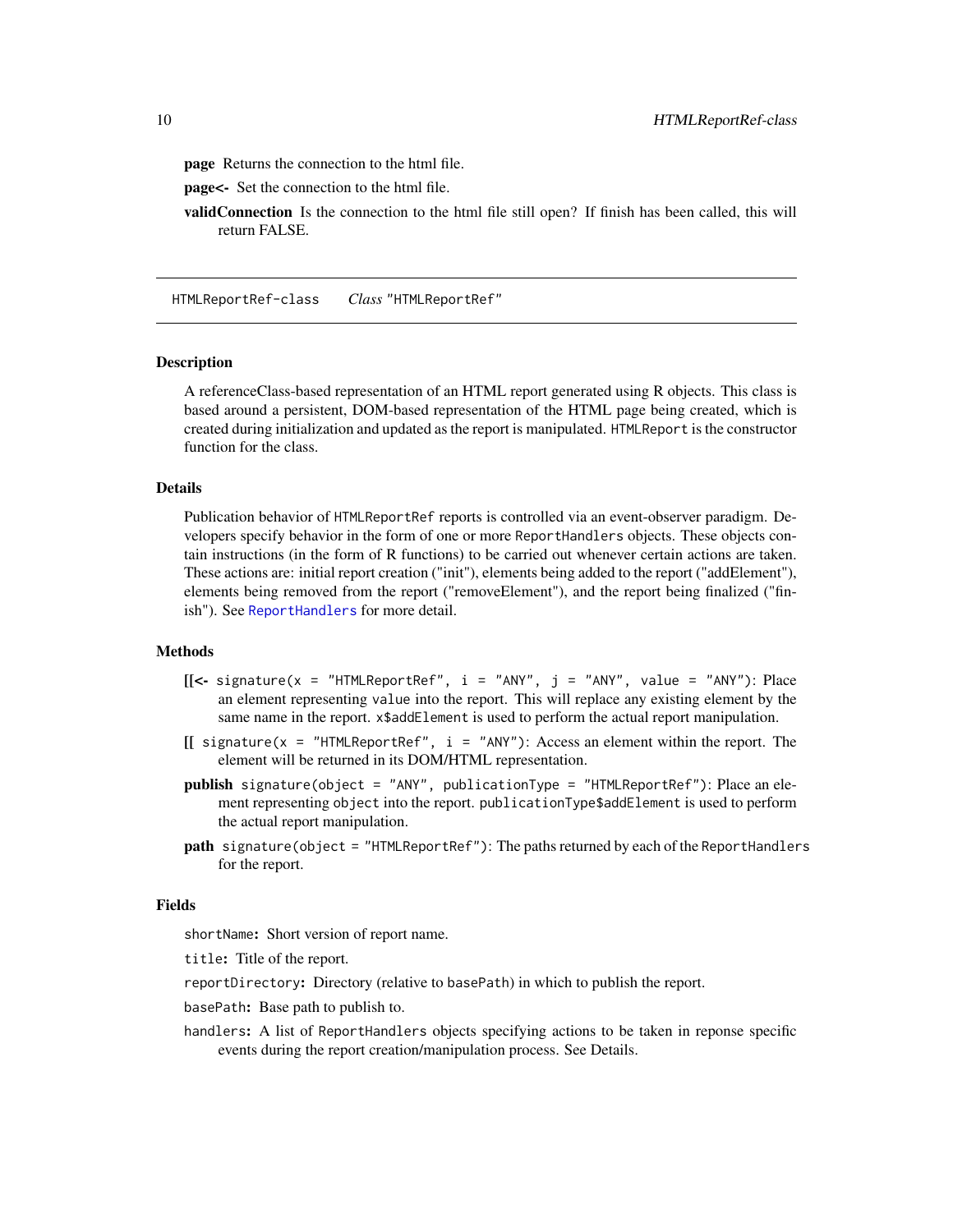#### Class-Based Methods

- $prepare(obj, \ldots)$ : Prepare an R object to be added to the report by converting it to an HTML representation. Currently this is done by calling the objectToHTML function on the object, though this is likely to change in the future.
- initialize(...): Initialize the report, including generating the base HTML structure. The init function for each ReportHandlers object in handlers is called at the end of this process.
- addElement(name, value, ...): Add an element to the report. prepare is called to generate an HTML representation for value. That representation is then added to the internal DOM representation of the report. The addElement function for each ReportHandlers object in handlers is called at the end of this process.
- finish(): Finalize a report. This causes the finish function on each element of handlers to be called. This is something of a misnomer in that the report can be further manipulated and "finished" again after this function has been called.

#### Author(s)

Gabriel Becker <gmbecker@ucdavis.edu>

#### See Also

[ReportHandlers](#page-19-1)

#### Examples

showClass("HTMLReportRef")

Link *Create a table of Links*

#### Description

This is a convenience function for creating tables of links (eg for an index page).

#### Usage

 $Link(obj, target = NA, report = NULL)$ 

#### Arguments

| obj    | An object to be turned into one or more links. Typically a character vector of<br>link text or a list of HTMLReportRef objects                                                                                                                                         |
|--------|------------------------------------------------------------------------------------------------------------------------------------------------------------------------------------------------------------------------------------------------------------------------|
| target | The link targets for each created link.                                                                                                                                                                                                                                |
| report | «««< HEAD An optional report giving the relative path of the link target, when<br>constructing the target path. ======= A report (HTMLReportRef object) whose<br>location the generated links should be relative to. » >>>> preparing to rebase for<br>jason's changes |

#### <span id="page-10-0"></span> $Link$  11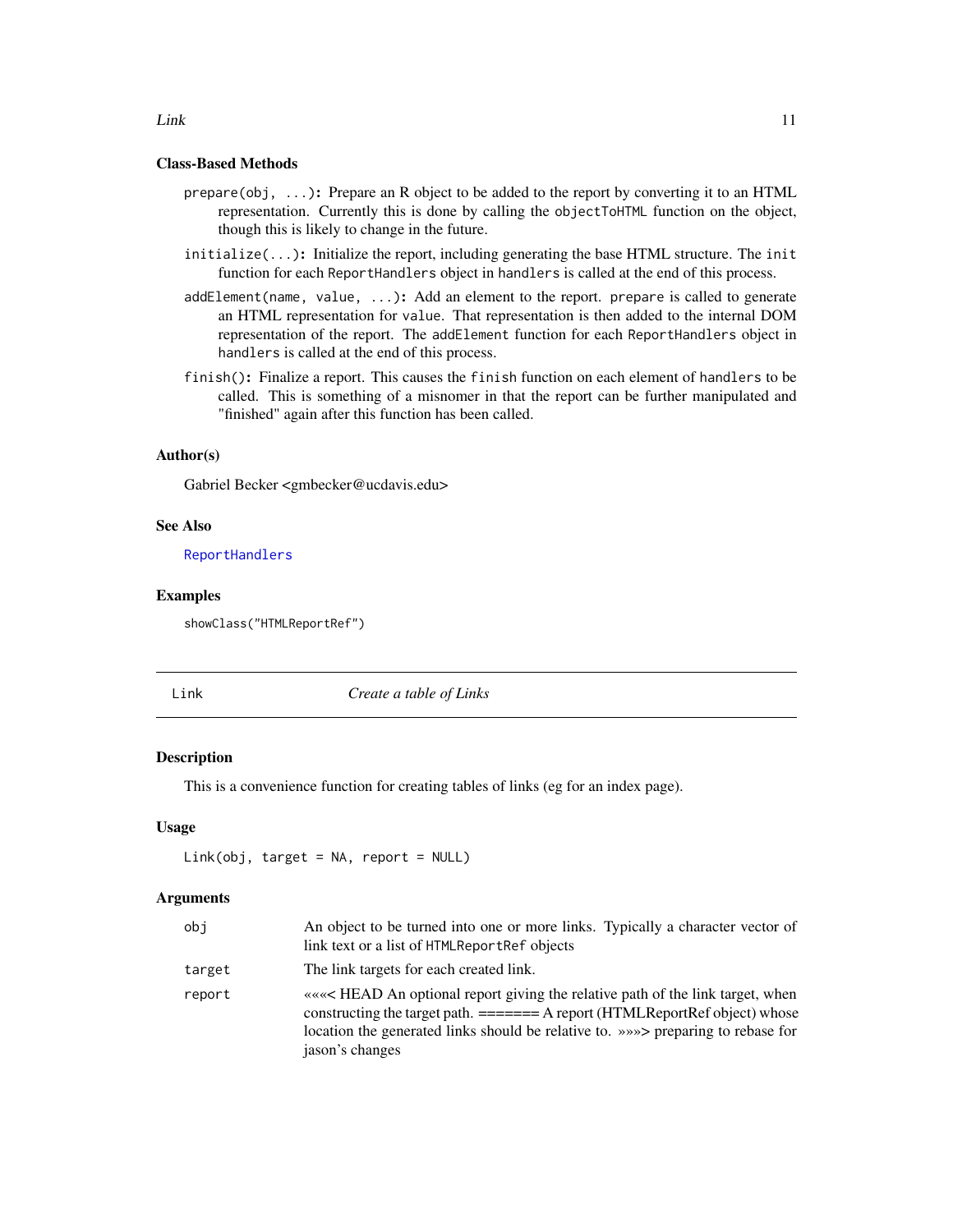#### <span id="page-11-0"></span>Details

If target is NA, Link attempts to infer the link target(s) based on obj

#### Value

An XMLInternalNode corresponding to HTML for either a single link or a div containing multiple links separated each on separate lines

#### Author(s)

Gabriel Becker

#### Examples

```
mylinks = Link(c("Link1", "Link2"), c("www.google.com", "www.cnn.com"))
```
makeDESeqDF *Converts DESeq results into a data frame to be published*

#### Description

Manipulates DESeq output to a data frame of significant observations. Draws corresponding box and whisker plots.

#### Usage

```
makeDESeqDF(object, countTable, pvalueCutoff, conditions,
annotation.db, expName, reportDir, ...)
```
#### Arguments

| object        | Output from nbinomTest; see DESeq manual for details                                                                                  |
|---------------|---------------------------------------------------------------------------------------------------------------------------------------|
| countTable    | A table of the raw counts, where rows indicate genes and columns are samples                                                          |
| pvalueCutoff  | A threshold value for what is considered a significantly different gene. Only<br>genes with p-values less than this will be included. |
| conditions    | A vector indicating the groupings of the samples, for image purposes.                                                                 |
| annotation.db | A character string, indicating the species of the samples                                                                             |
| expName       | The name of the experiment                                                                                                            |
| reportDir     | Directory to which the report (and figures) will be written                                                                           |
| $\cdot$       | Unused arguments passed in from the publish method                                                                                    |

#### Details

This function converts DESeq output into a data frame and draws the corresponding images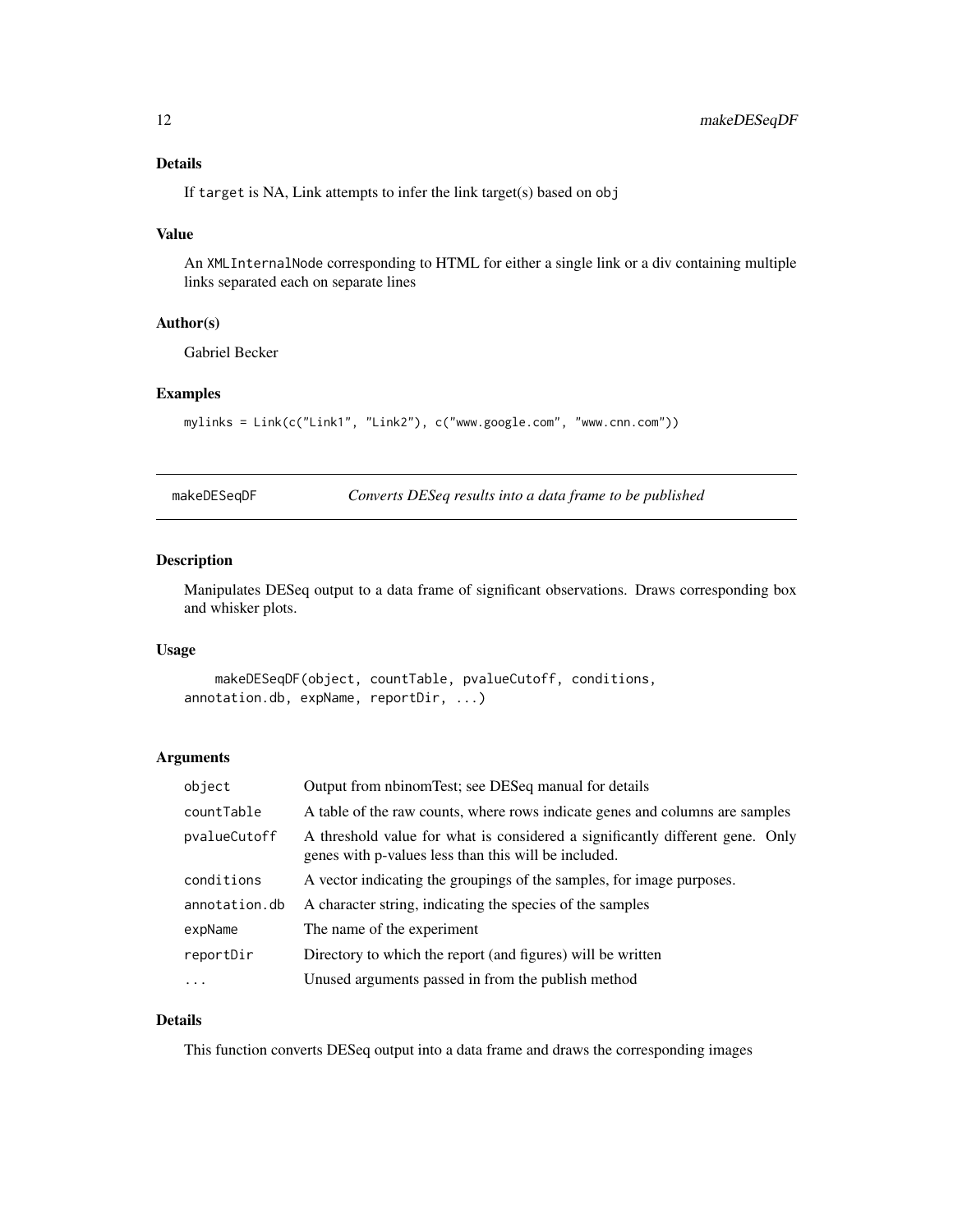#### <span id="page-12-0"></span>Value

ret, A data frame with the following values: Entrez Id, Symbol, Gene Name, Image, Log2 Fold Change, P-value and Adjusted p-value.

#### Author(s)

Jessica Larson

#### Examples

```
#library(DESeq)
#library(lattice)
#data(mockRnaSeqData)
#conditions <- c(rep("case",3), rep("control", 3))
#cds<-newCountDataSet(mockRnaSeqData, conditions)
#cds<-estimateSizeFactors(cds)
#cds<-estimateDispersions(cds)
#res<-nbinomTest(cds,"control", "case" )
#desReport <- HTMLReport(shortName = RNAseq_analysis_with_DESeq,
    #title = RNA-seq analysis of differential expression using DESeq,
    #reportDirectory = "./reports")
#publish(res,desReport,name="df",countTable=mockRnaSeqData,
    #pvalueCutoff=0.05,
    ##conditions=conditions,annotation.db="org.Mm.eg.db",
    #expName="deseq",reportDir="./reports", .modifyDF=makeDESeqDF)
```
#finish(desReport)

makeOldHTMLReport *Creating and initializing an HTMLReport object*

#### Description

This is the function one shoud use to instantiate an HTMLReport. It basically creates the report in the appropriate place, creating directories if needed. Special care should be taken if non-default javacsript or css files are used, as detailed below.

#### Usage

```
makeOldHTMLReport(shortName, title = NULL, reportDirectory = ".",
baseUrl = "localhost", basePath = NULL, page = NULL, link.css = NULL,
link.javascript = NULL, overwrite.js=TRUE)
```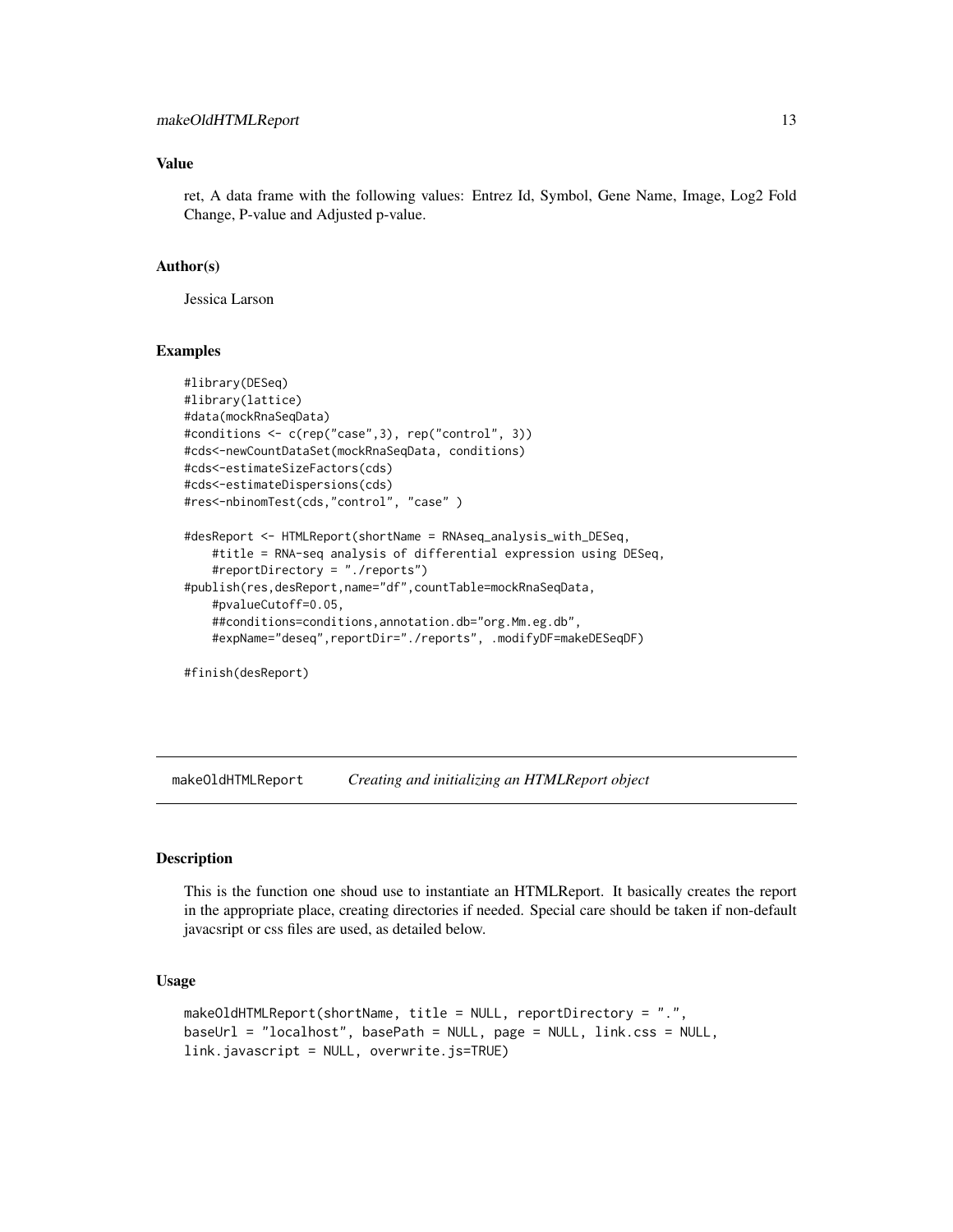#### Arguments

| shortName       | A short name for the report. It is used as the base of the HTML file.                                                                          |  |
|-----------------|------------------------------------------------------------------------------------------------------------------------------------------------|--|
| title           | The title for the page. It will be used in the title element in the page head, and<br>will also be written at the top of the page.             |  |
| reportDirectory |                                                                                                                                                |  |
|                 | A character string giving the directory where the report will be written.                                                                      |  |
| baseUrl         | A character string giving the location of the page in terms of HTML locations.                                                                 |  |
| basePath        | A character string giving the location of the page in terms of filesystem loca-<br>tions.                                                      |  |
| page            | The file handle for the html page, returned from the hwriter function open Page.                                                               |  |
| link.css        | A character vector of file URLs detailing where to get style sheets. If unset, the<br>default styling for Reporting Tools is used.             |  |
| link.javascript |                                                                                                                                                |  |
|                 | A character vector of file URLs detailing where to get javascript. If unset, the<br>default javascript libraries for Reporting Tools are used. |  |
| overwrite.js    | logical whether css and javascript files should be overwritten when copied into<br>the report directory.                                       |  |

#### Details

Care should be used if link.javascript or link.css are set. If the javascript libraries for ReportingTools aren't linked, then it is likely that the resulting pages will not be as interactive as the default. The default css files are found in the extdata/csslib directory of the ReportingTools package, while the default javascript libraries are found in the extdata/jslib directory of the ReportingTools package. Both css and js files are copied from the package extdata directory into the reportDirectory of the HTMLReport.

#### Value

An HTMLReport object with an open file handle to an HTML page.

#### See Also

[HTMLReport-class](#page-8-1), [publish](#page-15-1)

#### Examples

```
my.df <- data.frame(EGID = c("103", "104", "105", "106", "107"),
                    RPKM = c(4, 5, 3, 100, 75),
                   DE = c("Yes", "Yes", "No", "No", "No"))
html.report <- makeOldHTMLReport(shortName = "my_html_file",
   reportDirectory = "reportDirectory")
publish(my.df, html.report)
```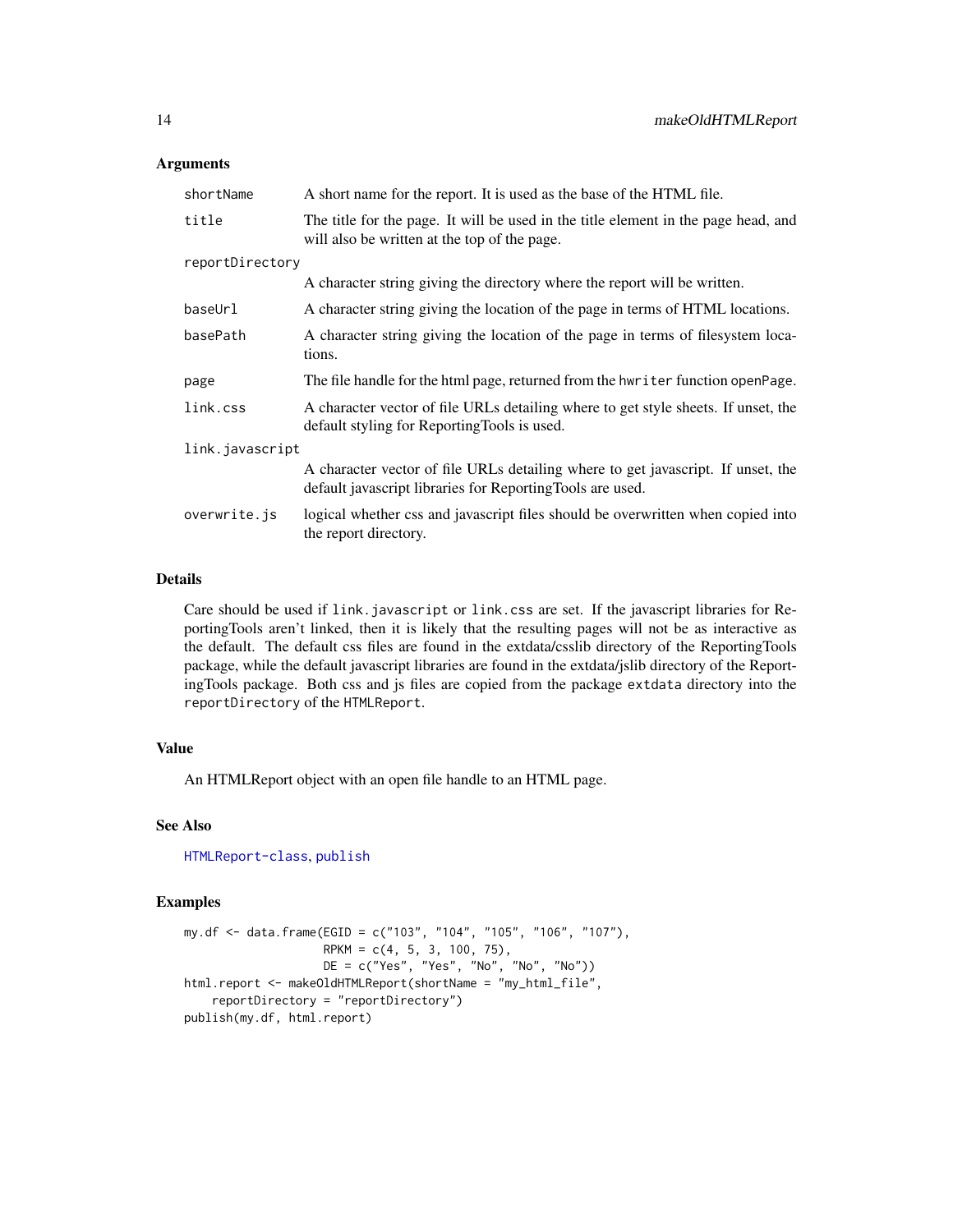<span id="page-14-0"></span>

#### Description

Expression data from an RNA-seq experiment. Rows were randomly assigned mouse Entrez ids.

#### Usage

data(mockRnaSeqData)

#### Examples

data(mockRnaSeqData)

modifyReportDF-methods

*Decorate the Basic data.frame Representation of an Object*

#### <span id="page-14-1"></span>Description

This function is called after toReportDF (or the overriding.toDF if it is specified) in order to transform the basic data.frame into the form that will appear in the report. This typically includes transforming columns into links, adding image columns, etc. Each class publishable by ReportingTools should have either a custom objectToHTML method (which supercedes toReportDF and modifyReportDF) or a custom toReportDF and modifyReportDF methods which construct a dataframe to be placed in the report as an HTML table.

#### Methods

signature(df = "ANY", htmlRep = "ANY", object = "ANY") The default method is simply a placeholder, and returns the data.frame unchanged.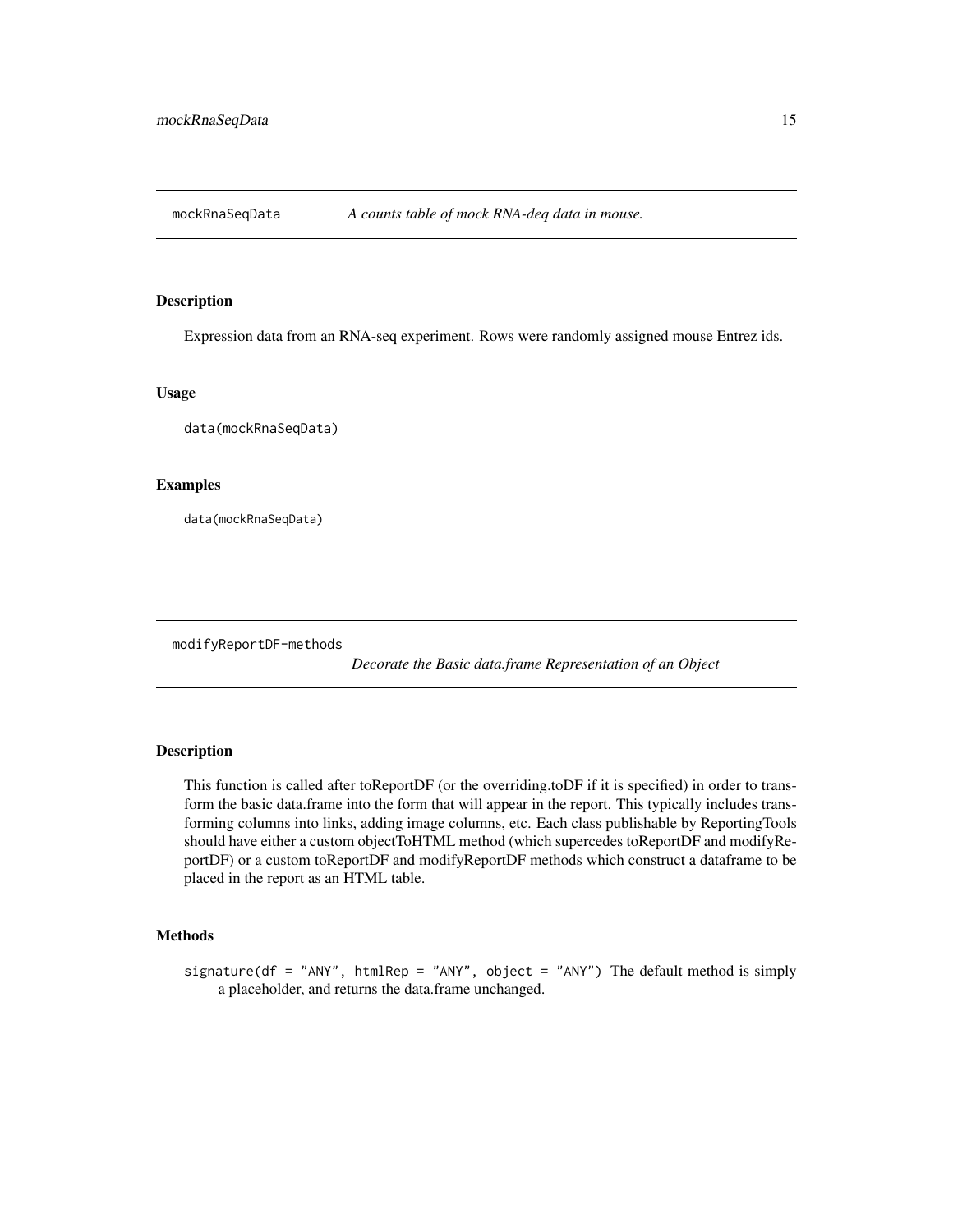<span id="page-15-0"></span>objectToHTML-methods *Transform R objects into HTML form to be inserted in HTML reports*

#### Description

Unless overridden by a .toHTML argument, this function is called to transform objects being published into HTML form before they are inserted into a report.

#### Methods

- signature(object = "ANY") The default method for objectToHTML calls toReportDF (or the overriding .toDF) then modifyReportDF (or the overriding .modifyDF) to create a data.frame to be published. The data.frame method of objectToHTML is then called.
- signature(object = "character") If the character vector contains HTML code (determined by attempted parsing), it is parsed but otherwise unchanged. If not, it is added as content to a new <p> HTML node.
- signature(object = "data.frame") The data.frame is transformed into a filterable, sortable HTML table
- signature(object = "ggbio") The graphic is written to the report's figure directory and an  $\leq$ image> tag to display the image is returned
- signature(object = "ggplot") The graphic is written to the report's figure directory and an <image> tag to display the image is returned
- signature(object = "recordedplot") The graphic is written to the report's figure directory and an <image> tag to display the image is returned
- signature(object = "trellis") The graphic is written to the report's figure directory and an <image> tag to display the image is returned

publish-methods *Methods for publishing a variety of data types in selected output formats*

#### <span id="page-15-1"></span>**Description**

These are a series of methods for taking various data types and coercing them into selected output formats.

#### Methods

Data types can be output in several formats. Exactly what is done to coerce a data type into the given output format is described below.

data.frame:

publish(object, htmlReport, tableTitle = NULL, ...) The most basic object to publish to an HTMLReport is a data.frame. Most other methods involve coercing their objects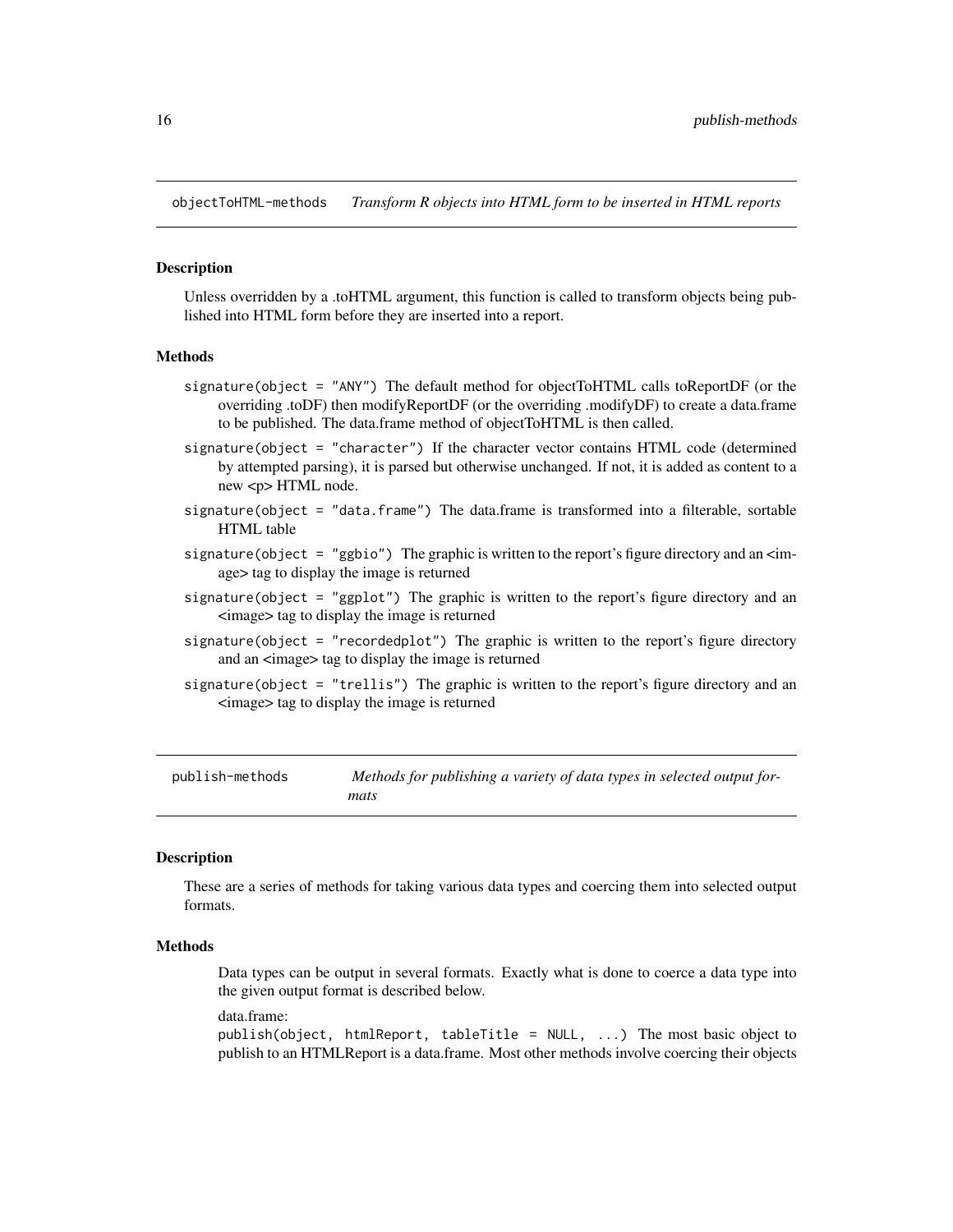to a data.frame and then calling publish on that data.frame. As such, this is where all styling for publishing tables can be centrally controlled. If tableTitle is specified, the title is printed above the table.

#### MArrayLM:

publish(object, htmlReport, eSet, factor, n = 1000, pvalueCutoff = 0.01, lfc = 0, coef = NULL, ... An MArrayLM object is coerced to a data.frame using a method similar to the topTable function from the limma package. The resulting table includes some selected feature data, and the log fold change and adjusted p-value from the linear model. The p-value adjustment method is set using the "adjust.method" argument. A glyph showing expression levels of each gene are also optionally plotted, based on the expression values from the ExpressionSet given in eSet, and the levels set in factor.

DESeqDataSet:

publish(object, publicationType, factor = NULL,  $n = 1000$ , pvalueCutoff = 0.01, lfc = 0, contras To coerce a [DESeqDataSet](#page-0-0) to a data.frame, we use the [results](#page-0-0) function from the DESeq2 package, therefore [DESeq](#page-0-0), or something similar must be run prior to publish. contrast and resultName are passed to the [results](#page-0-0) function as the contrast and name parameters, please consult the documentation for [results](#page-0-0) to see how these are specified. If present, annotation.db is used to find gene-level annotations for the rows in the DESeqDataSet. Stripplots showing the expression values for each transcript are produced based on the normalized counts from the [DESeqDataSet](#page-0-0), grouped by the levels in factor.

#### DESeqResults:

 $publicationType, DataSet = NULL,$  annotation.db = NULL, n = 500, pvalueCutoff = To coerce a [DESeqResults](#page-0-0) object to a data.frame, we filter the results DataFrame such that the absolute log fold changes is greater than lfc and the adjusted p-value is less than pvalueCutoff. If present, annotation.db is used to find gene-level annotations for the rows in the DESeqResults. If make.plots is TRUE, stripplots showing the expression values for each transcript are produced based on the normalized counts from the DataSet, which should be of class [DESeqDataSet](#page-0-0), grouped by the levels in factor.

#### DGEExact:

publish(object, htmlReport, countTable, conditions, annotation.db = "org.Hs.eg", n = 1000, pv. DGEExact objects are coerced to a data.frame using the topTags function from the edgeR package and filtered base on pvalueCutoff and lfc. The resulting table includes feature data, derived from the annotation package defined in annotation.db, along with the fold change and adjusted p-value. For this to work, the feature names in the DGEExact object and the count-Table have to be the primary identifier from the annotation packge. In most cases, the primary identifier will be Entrez Gene IDs. If no valid annotation package name is provided in annotation.db, then feature data will come from the "genes" slot in the DGEExact object. The counts stored in countTable should be in units of counts per million provided by the cpm function in the edgeR package. The p-value adjustment method can be set using the "adjust.method" argument.

#### DGELRT:

publish(object, htmlReport, countTable, conditions, annotation.db = "org.Hs.eg", n = 1000, pv. DGELRT objects are coerced to a data.frame using the topTags function from the edgeR package and filtered base on pvalueCutoff and lfc. The resulting table includes feature data, derived from the annotation package defined in annotation.db, along with the fold change and adjusted p-value. For this to work, the feature names in the DGELRT object and the countTable have to be the primary identifier from the annotation packge. In most cases, the primary identifier will be Entrez Gene IDs. If no valid annotation package name is provided in annotation.db, then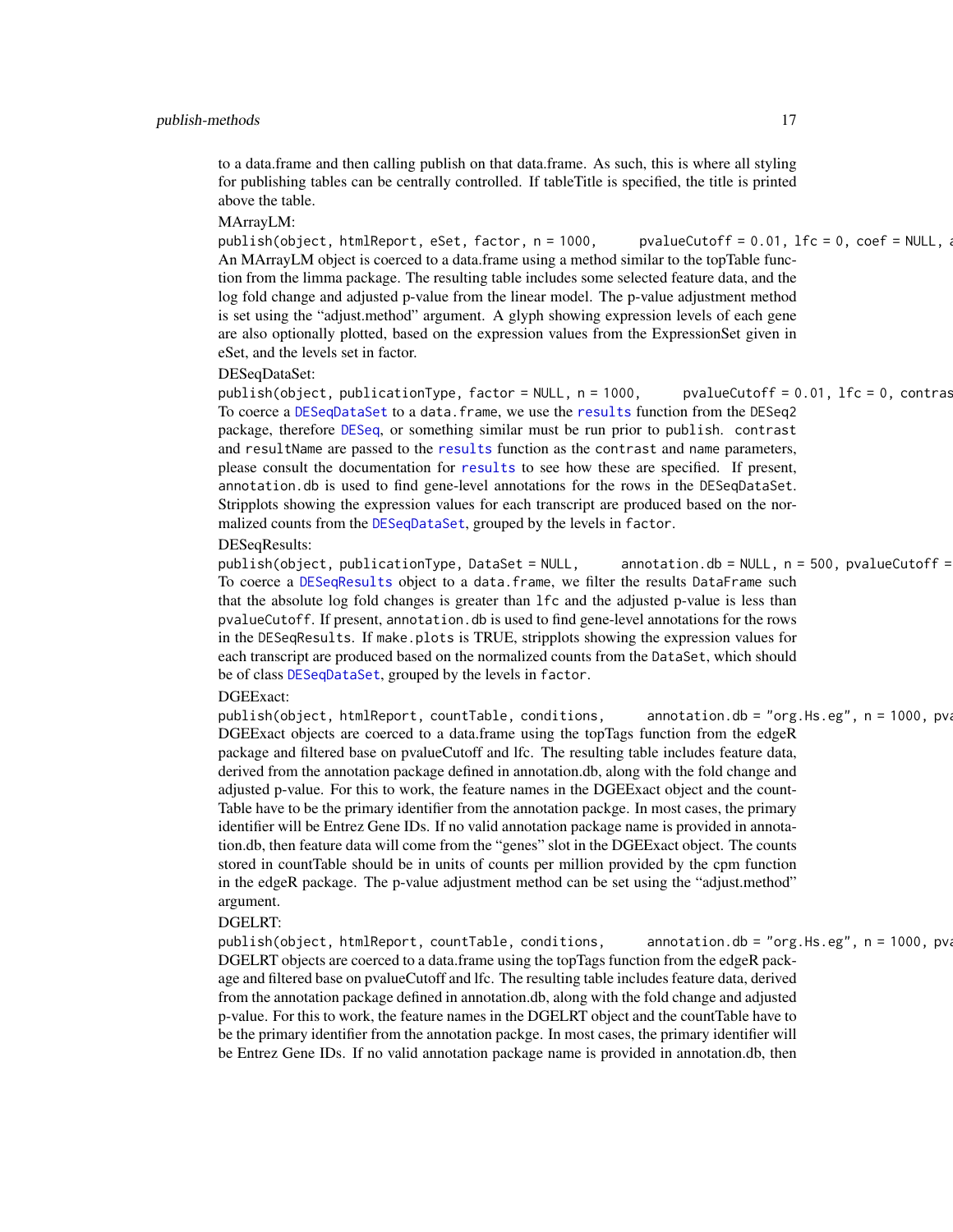feature data will come from the "genes" slot in the DGEExact object. The counts stored in countTable should be in units of counts per million provided by the cpm function in the edgeR package. The p-value adjustment method can be set using the "adjust.method" argument.

#### HyperGResultBase, GOHyperGResult, PFAMHyperGResult:

publish(object, htmlReport, selectedIDs, annotation.db, pvalueCutoff = 0.01, categorySize=10, A HyperGResult object is coerced to a data.frame using a method similar to the summary function from the Category package. The resulting table includes for each classification the id, name, odds ratio of enrichment and p-value from the hypergeometric test. A glyph showing the level of overlap of each classification with the selected genes is also plotted. The number of genes found in this classification is listed in the table and links to another page with a table of the corresponding genes, symbols and names. An additional page listing the overlap genes is also linked to the main output. For a GOHyperGResult object, a plot depicting the relationship between the significant ontologies and their parents is also plotted if makePlot is TRUE. The selectedIDs are the Entrez ids of the genes of interest (i.e. from the gene universe); annotation.db is the species of the ids.

#### GeneSetCollection:

publish(object, htmlReport, annotation.db, setStats=NULL, setPValues=NULL, geneStats = NULL, A GeneSetCollection object is coerced to a data.frame. If setStats and/or setPValues are provided, they are included in the table of gene sets. The resulting table includes links to additional pages containing the ids, names and symbols of each gene in the corresponding set. To get the appropriate annotations for the individual gene sets, either annotation.db has to be the name of the appropriate annotation package, or the geneIdType of the individual gene sets has to have a non-empty annotation slot. The user can provide custom functions for coercing the enclosed GeneSets to their own preferred HTML representation by providing a function for .setToHTML. Likewise, a user-provided function can be passed in for .setToDF, to control the coercion of individual GeneSets to a data.frame. Additional modifications to the individual GeneSet data.frames can be provided as a list of functions in .modifySetDF.

#### GeneSet:

publish(object, htmlReport, annotation.db, geneStats = NULL, ...) A GeneSet object is coerced to a data.frame. If geneStats are provided, an extra column of values for each of the geneIds in the GeneSet is appended to the table. The data.frame will optionally include feature annotations, such as Entrez IDs, gene symbols and gene names, if either annotation.db is a valid annotation package name or if the annotation slot of the geneIdType of the GeneSet is a valid annotation package name.

#### trellis:

publish(object, publicationType, figureTitle = NULL, filename = NULL, png.height = 480, png.wi Trellis objects, as created by lattice functions are published to an HTMLReport by first printing a pdf and png version of the object, and then including the png image in the HTML page, linking it to the pdf version of the plot.

#### Special cases:

There are a few special types that can be published to a HTMLReport. Publishing an HTML-Report to another HTMLReport will create a link from one report to the other, using the title of the published report as the link text.

HTMLReport or HTMLReportRetaPackage There are two ways to publish R objects to a DataPackage: by using a character vector of object names, or by calling publish on the object directly, providing a name to use in saving the object. For most object types, basic documentation is created for the object in the data package, using the promptData function.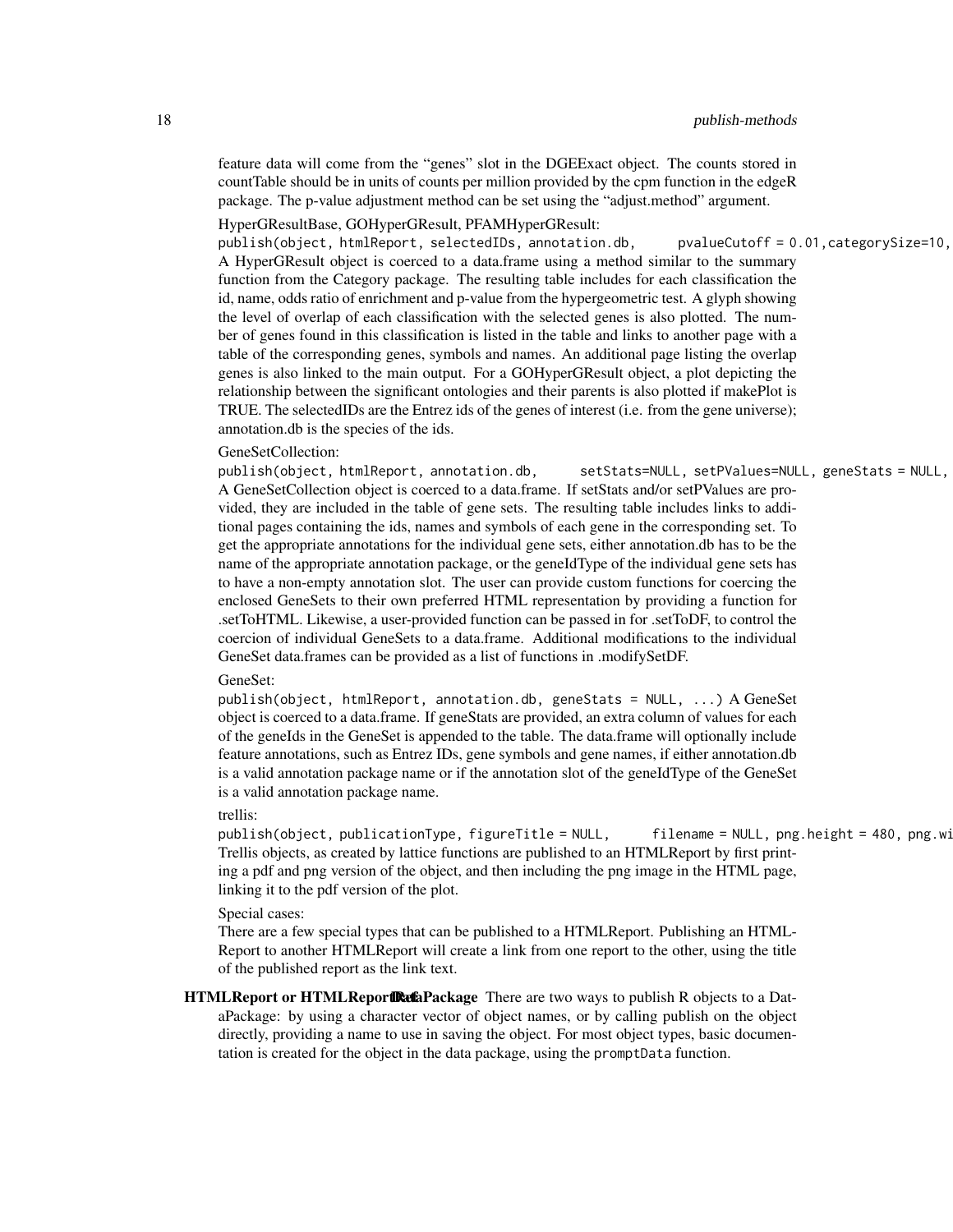#### <span id="page-18-0"></span>readReport 19

CSVFile data.frames can be published directly to csv files. Other data types, such as MArrayLM, DGEExact, GOHyperGResult, PFAMHyperGResult can be output as CSVFile, by means of coercion to a data.frame first.

#### **Examples**

```
my.df <- data.frame()
## html.report <- HTMLReport(shortName = "my_html_file",
## reportDirectory = "reportDirectory")
# publish(my.df, html.report)
## finish(html.report)
```
readReport *Read in an Existing Report*

#### Description

This function is used to read an existing Report (previously created using ReportingTools) into R so that it can modified or computed on.

#### Usage

```
readReport(reportFile, handlers = fileHandlers(reportFile),
  .toHTML = NULL, .toDF = NULL, .modifyDF = NULL, title)
```
#### Arguments

| reportFile | A character value pointing to the HTML file containing an existing Report.                                 |
|------------|------------------------------------------------------------------------------------------------------------|
| handlers   | The ReportHandlers object(s) to attach to the resulting HTMLReportRef object.                              |
| .toHTML    | The list of .toHTML overrides to attach to the HTMLReportRef object                                        |
| .toDF      | The list of .toDF overrides to attach to the HTMLReportRef object                                          |
| .modifyDF  | The list of .modifyDF overrides to attach to the HTMLReportRef object                                      |
| title      | Title to assign to the new HTMLReportRef object. If not specified this value is<br>inferred from the file. |

#### Value

An HTMLReportRef object representing the Report.

#### Note

Attempting to write the modified report to a new location without updating any report elements involving figures will result in broken image links because image locations are assumed to be relative to the location of the HTML file.

#### Author(s)

Gabriel Becker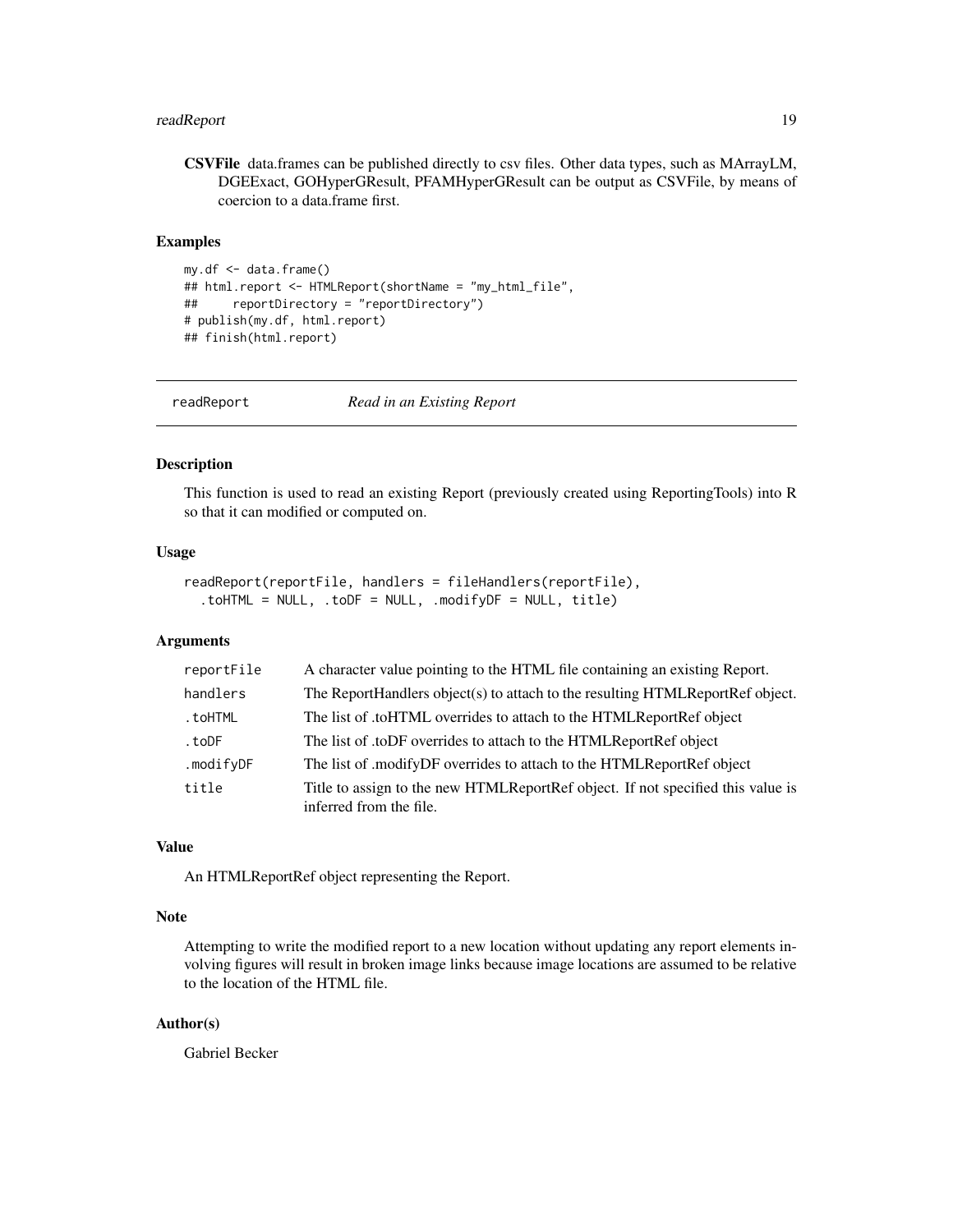#### <span id="page-19-0"></span>See Also

[HTMLReportRef](#page-9-1)

<span id="page-19-1"></span>ReportHandlers-class *Class* "ReportHandlers"

#### Description

A set of event-handler functions to be called when certain actions are performed on a HTMLReportRef object.

#### Details

ReportingTools ships with a number of predefined ReportHandlers constructorslo functions which generate ReportHandlers objects which implement commonly desired behaviors:

- file Handlers Accepts destination file location in the form of a character value, which is stored in the object's location slot. Report is built up internally and written to a file via the finish observer.
- fileWIndexHandlers As with fileHandlers except that a table of contents is appended to the be beginning of the report with links to each element within the page. Link text is the element names
- connectionHandlers Accepts a connection to which the report should be streamed (which is stored in the location slot). Report is streamed out to the provided connection as elements are added to the report. codefinish completes the page and closes the connection.
- knitrHandlers Accepts an option filename argument which will be stored as the location slot, but is not used internally. Elements are streamed in HTML form to standard output, which is captured by knitr and inserted into the page, allowing ReportingTools to be used as a formatting mechanism to publish objects within a knitr document and have them displayed correctly. Note: location MUST match the output file actually generated by the knitr/knit2html call (at least up to destination directory). If it does not the resulting page will not function properly.
- shiny Handlers These handlers allow Reporting Tools to be used as a formatting mechanism within a shiny Web application. Note in this case there is no meaninggful HTML file being created that represents the report. location is set to NULL as no meaningful location exists in the shiny case.

#### Objects from the Class

Objects can be created by calls of the form new("ReportHandlers", ...).

#### **Slots**

init: A function to be called when the report is initialized/created

addElement: A function to be called when an element is added/published to the report

removeElement: A function to be called when an element is removed from the report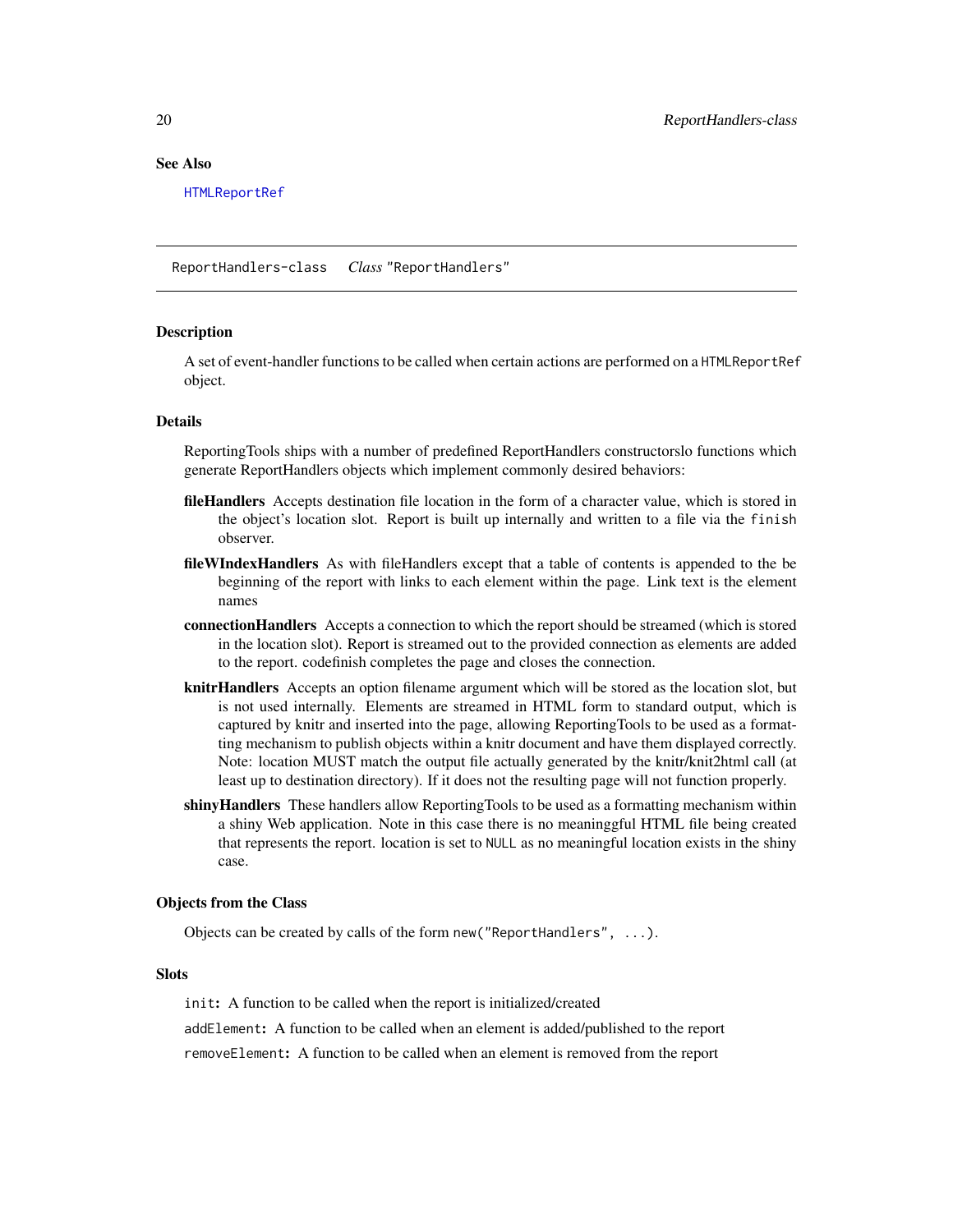<span id="page-20-0"></span>finish: A function to be called when the report is "finished"

- args: A named list containing zero or more of the elements "init", "addElement", "removeElement", and "finish", which contain additional arguments to be passed to the respective functions when called.
- location: An R object indicating the location these handlers will publish the report to. The exact meaning of this argument depends on the behavior of the handlers.

#### Methods

path signature(object = "ReportHandlers"): For file handlers, the file system location where the file will be written. For all others, NULL.

#### Methods

path Returns the location associated with these ReportHandlers

#### Author(s)

Gabriel Becker <gmbecker@ucdavis.edu>

#### See Also

[HTMLReportRef](#page-9-1)

#### Examples

showClass("ReportHandlers")

reporting.theme *Color theme for use in ReportingTools*

#### Description

Getting some attractive colors for use in lattice graphics

#### Usage

reporting.theme()

#### Value

A list with slots as defined by the lattice function standard.theme

#### See Also

[standard.theme](#page-0-0)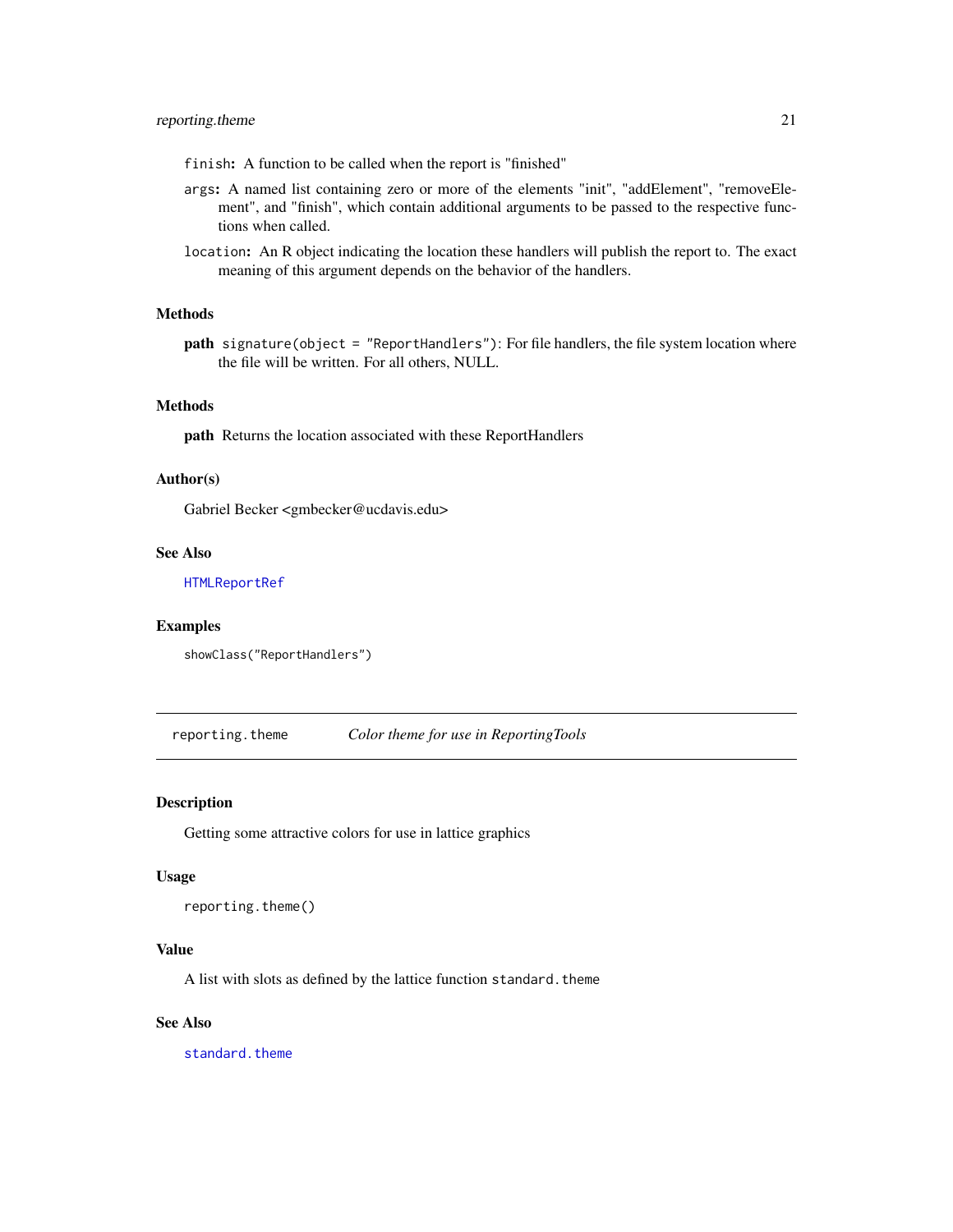#### <span id="page-21-0"></span>Examples

```
library(lattice)
theme \leq reporting.theme()
lattice.options(default.theme = theme)
```
reporting.theme.alternate

*Alternate color theme for use in ReportingTools*

#### Description

Getting some alternate attractive colors for use in lattice graphics

#### Usage

```
reporting.theme.alternate()
```
#### Value

A list with slots as defined by the lattice function standard.theme

#### See Also

[standard.theme](#page-0-0)

#### Examples

```
library(lattice)
theme <- reporting.theme.alternate()
lattice.options(default.theme = theme)
```
toReportDF-methods *Class Specific Default Behavior for Transforming Objects to data.frames*

#### Description

The toReportDF generic and its methods are used to transform objects into a basic tabular (data.frame) form as part of the two step process of preparing to insert them into a report. This function (and functions passed to the .toDF argument used to override it) will only be called during the default ("ANY") objectToHTML method. Non-default objectToHTML methods are expected to perform the entire process of creating HTML code from an R object.

#### Note

The default toReportDF method is equivalent to calling as.data.frame.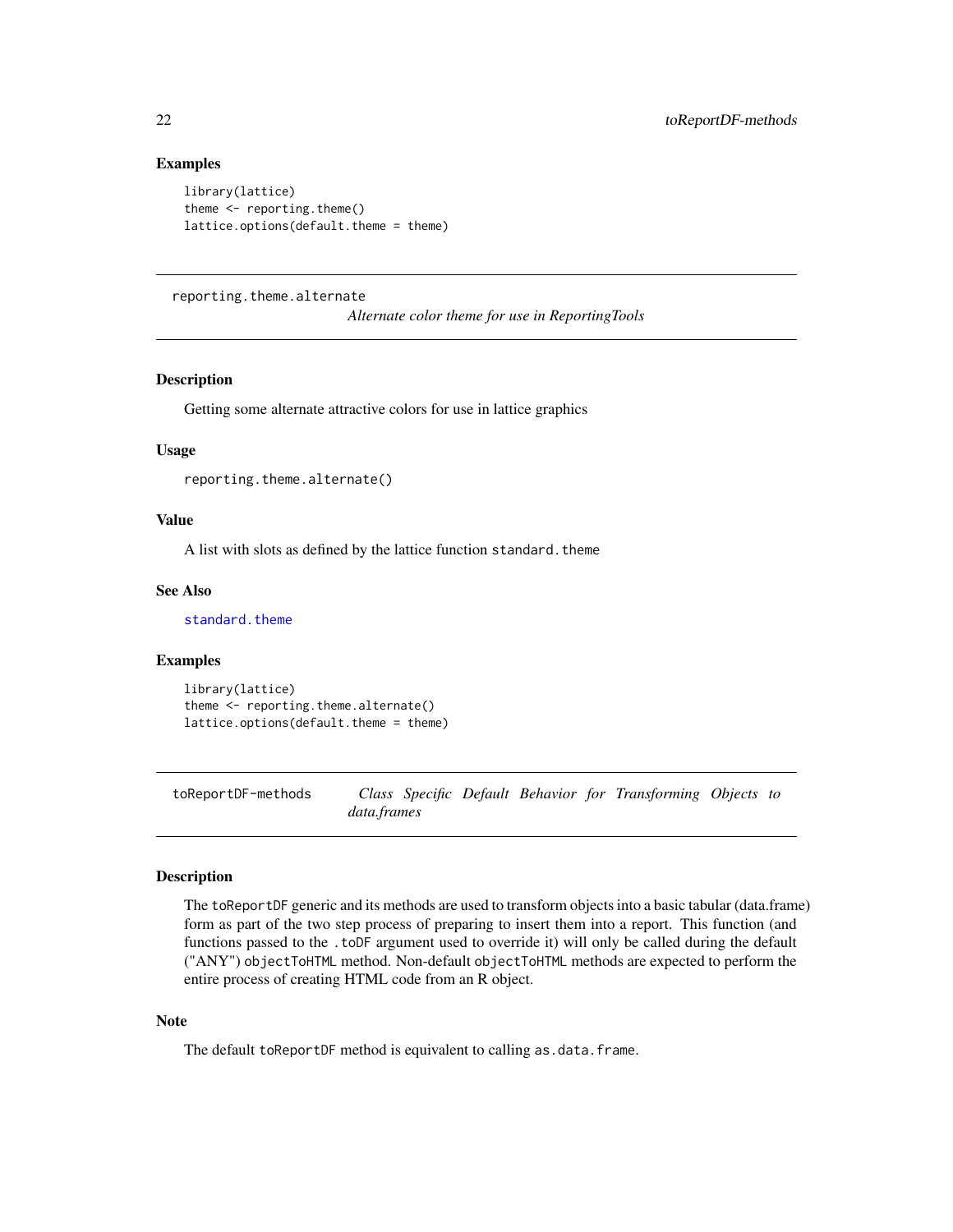#### <span id="page-22-0"></span>validConnection 23

#### See Also

[modifyReportDF](#page-14-1)

validConnection *Determine connection validity*

#### Description

Determine if a connection to an HTML page can be written to or not.

#### Usage

```
validConnection(htmlRep)
```
#### Arguments

htmlRep An object of class HTMLReport.

#### Value

Returns TRUE if the page can be written to. If the file handle has been closed, then FALSE.

#### See Also

link{HTMLReport-class}

#### Examples

```
my.df <- data.frame(EGID = c("103", "104", "105", "106", "107"),
                    RPKM = c(4, 5, 3, 100, 75),
                    DE = c("Yes", "Yes", "No", "No", "No"))
html.report <- makeOldHTMLReport(shortName = "my_html_file",
     reportDirectory = "reportDirectory")
publish(my.df, html.report)
validConnection(html.report) # Returns TRUE
```
finish(html.report) validConnection(html.report) # Returns FALSE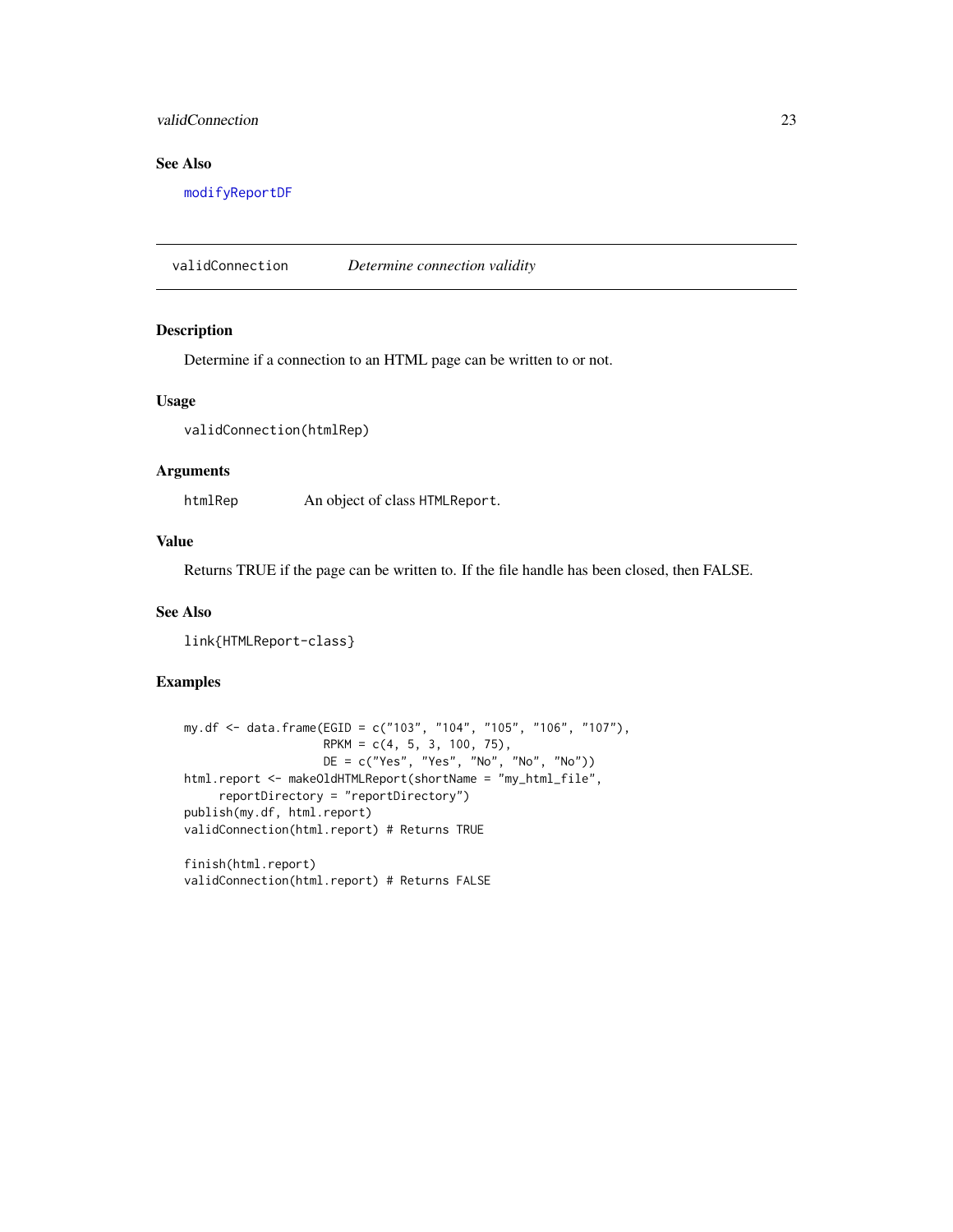# <span id="page-23-0"></span>**Index**

∗Topic HTML Link, [11](#page-10-0) objectToHTML-methods, [16](#page-15-0) ∗Topic Link Link, [11](#page-10-0) ∗Topic Report objectToHTML-methods, [16](#page-15-0) ∗Topic \textasciitilde\textasciitilde other possible keyword(s) \textasciitilde\textasciitilde modifyReportDF-methods, [15](#page-14-0) ∗Topic \textasciitildekwd1 readReport, [19](#page-18-0) ∗Topic \textasciitildekwd2 readReport, [19](#page-18-0) ∗Topic classes BaseReport-class, [2](#page-1-0) CSVFile-class, [4](#page-3-0) DataPackage-class, [7](#page-6-0) HTMLReport-class, [9](#page-8-0) HTMLReportRef-class, [10](#page-9-0) ReportHandlers-class, [20](#page-19-0) ∗Topic data.frame toReportDF-methods, [22](#page-21-0) ∗Topic datasets mockRnaSeqData, [15](#page-14-0) ∗Topic methods filename-methods, [8](#page-7-0) finish-methods, [8](#page-7-0) modifyReportDF-methods, [15](#page-14-0) publish-methods, [16](#page-15-0) toReportDF-methods, [22](#page-21-0) ∗Topic publish objectToHTML-methods, [16](#page-15-0) ∗Topic report toReportDF-methods, [22](#page-21-0) [[,HTMLReportRef,ANY,ANY-method *(*HTMLReportRef-class*)*, [10](#page-9-0) [[,HTMLReportRef,ANY-method

*(*HTMLReportRef-class*)*, [10](#page-9-0) [[<-,HTMLReportRef,ANY,ANY,ANY-method *(*HTMLReportRef-class*)*, [10](#page-9-0) basePath *(*HTMLReport-class*)*, [9](#page-8-0) basePath,HTMLReport-method *(*HTMLReport-class*)*, [9](#page-8-0) BaseReport, *4*, *7*, *9* BaseReport-class, [2](#page-1-0) baseUrl *(*HTMLReport-class*)*, [9](#page-8-0) baseUrl,HTMLReport-method *(*HTMLReport-class*)*, [9](#page-8-0) connectionHandlers *(*ReportHandlers-class*)*, [20](#page-19-0) CSVFile, [3,](#page-2-0) *3* CSVFile-class, [4](#page-3-0) custHeaderPanel, [5](#page-4-0) DataPackage, *3*, [6](#page-5-0) DataPackage-class, [7](#page-6-0) dependencies *(*DataPackage-class*)*, [7](#page-6-0) dependencies,DataPackage-method *(*DataPackage-class*)*, [7](#page-6-0) dependencies<- *(*DataPackage-class*)*, [7](#page-6-0) dependencies<-,DataPackage,character-method *(*DataPackage-class*)*, [7](#page-6-0) DESeq, *17* DESeqDataSet, *17* DESeqResults, *17* fileHandlers *(*ReportHandlers-class*)*, [20](#page-19-0) filename *(*filename-methods*)*, [8](#page-7-0) filename,CSVFile-method *(*filename-methods*)*, [8](#page-7-0) filename,HTMLReport-method *(*filename-methods*)*, [8](#page-7-0) filename-methods, [8](#page-7-0)

fileWIndexHandlers *(*ReportHandlers-class*)*, [20](#page-19-0)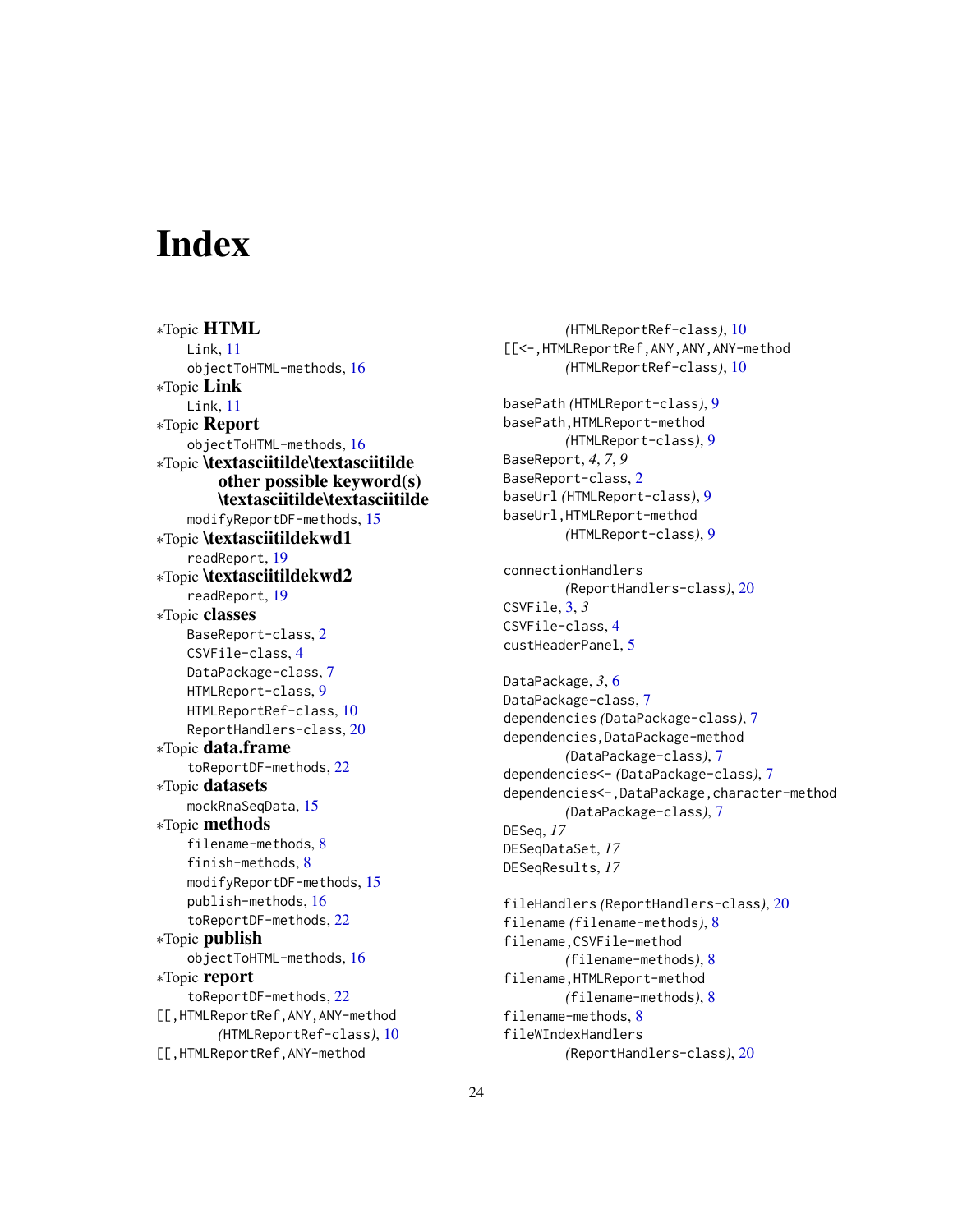#### INDEX 25

finish *(*finish-methods*)*, [8](#page-7-0) finish,DataPackage-method *(*finish-methods*)*, [8](#page-7-0) finish,HTMLReport-method *(*finish-methods*)*, [8](#page-7-0) finish,HTMLReportRef-method *(*finish-methods*)*, [8](#page-7-0) finish-methods, [8](#page-7-0)

HTMLReport, *3* HTMLReport *(*HTMLReportRef-class*)*, [10](#page-9-0) HTMLReport-class, [9](#page-8-0) HTMLReportRef, *20, 21* HTMLReportRef-class, [10](#page-9-0)

knitrHandlers *(*ReportHandlers-class*)*, [20](#page-19-0)

Link, [11](#page-10-0) Link,character-method *(*Link*)*, [11](#page-10-0) Link,HTMLReportRef-method *(*Link*)*, [11](#page-10-0) Link,list-method *(*Link*)*, [11](#page-10-0) Link-methods *(*Link*)*, [11](#page-10-0)

makeDESeqDF, [12](#page-11-0) makeOldHTMLReport, [13](#page-12-0) mockRnaSeqData, [15](#page-14-0) modifyReportDF, *23* modifyReportDF *(*modifyReportDF-methods*)*, [15](#page-14-0) modifyReportDF,ANY,ANY,ANY-method *(*modifyReportDF-methods*)*, [15](#page-14-0) modifyReportDF,ANY,ANY,DESeqDataSet-method *(*modifyReportDF-methods*)*, [15](#page-14-0) modifyReportDF,ANY,ANY,DESeqResults-method *(*modifyReportDF-methods*)*, [15](#page-14-0) modifyReportDF,ANY,ANY,DGEExact-method *(*modifyReportDF-methods*)*, [15](#page-14-0) modifyReportDF,ANY,ANY,DGELRT-method *(*modifyReportDF-methods*)*, [15](#page-14-0) modifyReportDF,ANY,ANY,GeneSet-method *(*modifyReportDF-methods*)*, [15](#page-14-0) modifyReportDF,ANY,ANY,GOHyperGResult-method *(*modifyReportDF-methods*)*, [15](#page-14-0) modifyReportDF,ANY,ANY,MArrayLM-method *(*modifyReportDF-methods*)*, [15](#page-14-0) modifyReportDF-methods, [15](#page-14-0) name *(*BaseReport-class*)*, [2](#page-1-0) name,BaseReport-method

*(*BaseReport-class*)*, [2](#page-1-0)

name<-,BaseReport,character-method *(*BaseReport-class*)*, [2](#page-1-0) name<-,CSVFile,character-method *(*CSVFile-class*)*, [4](#page-3-0) name<-,HTMLReport,character-method *(*HTMLReport-class*)*, [9](#page-8-0)

objectToHTML *(*objectToHTML-methods*)*, [16](#page-15-0) objectToHTML,ANY-method *(*objectToHTML-methods*)*, [16](#page-15-0) objectToHTML,character-method *(*objectToHTML-methods*)*, [16](#page-15-0) objectToHTML,data.frame-method *(*objectToHTML-methods*)*, [16](#page-15-0) objectToHTML,ggbio-method *(*objectToHTML-methods*)*, [16](#page-15-0) objectToHTML,ggplot-method *(*objectToHTML-methods*)*, [16](#page-15-0) objectToHTML,recordedplot-method *(*objectToHTML-methods*)*, [16](#page-15-0) objectToHTML, trellis-method *(*objectToHTML-methods*)*, [16](#page-15-0) objectToHTML,XMLInternalNode-method *(*objectToHTML-methods*)*, [16](#page-15-0) objectToHTML-methods, [16](#page-15-0)

```
page (HTMLReport-class), 9
page,HTMLReport-method
        (HTMLReport-class), 9
page<- (HTMLReport-class), 9
page<-,HTMLReport,character-method
        (HTMLReport-class), 9
pageWithSidebar, 5
path (BaseReport-class), 2
path,BaseReport-method
        (BaseReport-class), 2
path,DataPackage-method
        (DataPackage-class), 7
path,HTMLReport-method
        (HTMLReport-class), 9
path,HTMLReportRef-method
        (HTMLReportRef-class), 10
path,ReportHandlers-method
        (ReportHandlers-class), 20
publish, 14
publish (publish-methods), 16
publish,ANY,DataPackage-method
        (publish-methods), 16
```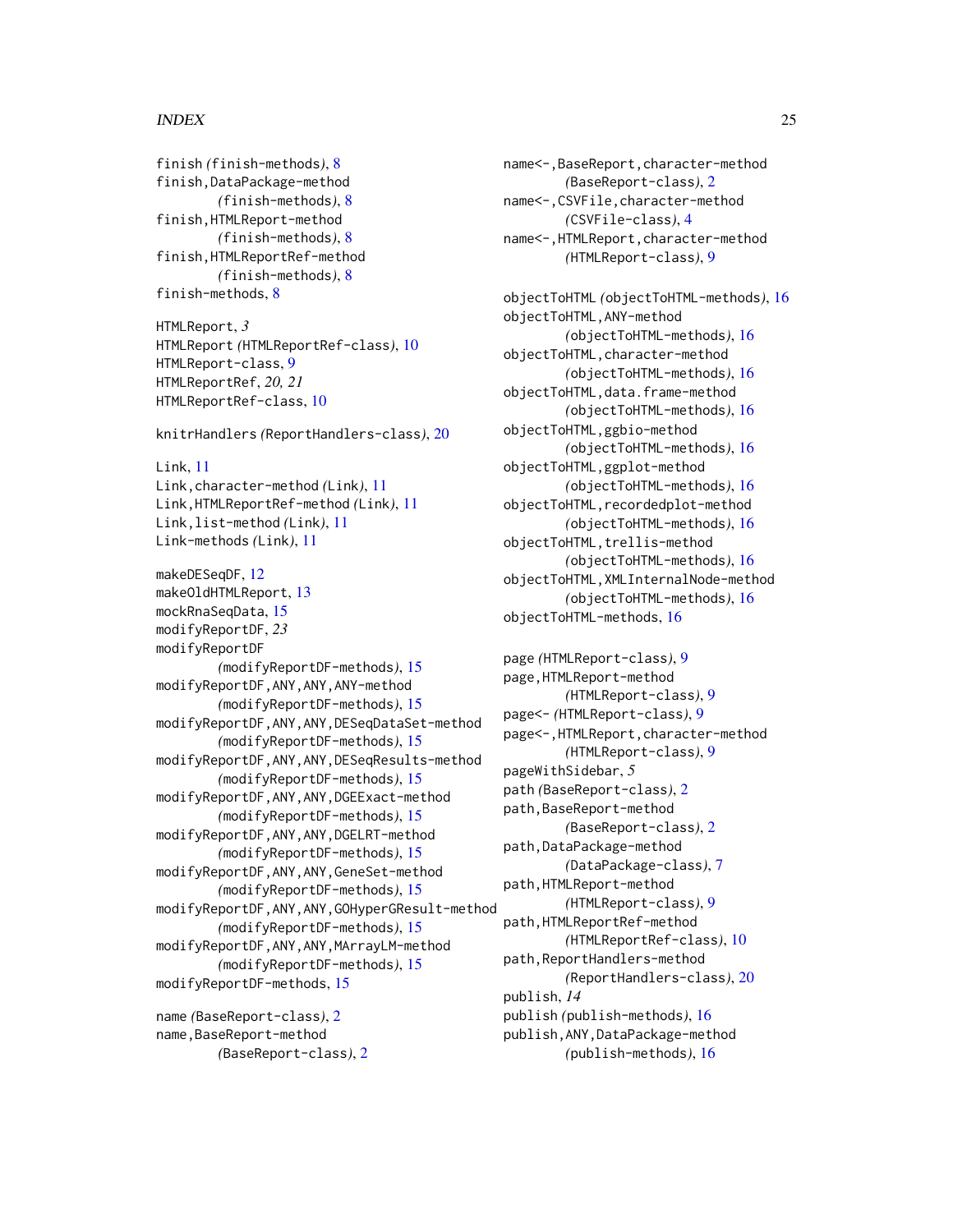#### 26 **INDEX**

publish,ANY,HTMLReport-method *(*publish-methods*)*, [16](#page-15-0) publish,ANY,HTMLReportRef-method *(*HTMLReportRef-class*)*, [10](#page-9-0) publish,ANY,list-method *(*publish-methods*)*, [16](#page-15-0) publish,character,DataPackage-method *(*publish-methods*)*, [16](#page-15-0) publish,data.frame,CSVFile-method *(*publish-methods*)*, [16](#page-15-0) publish,data.frame,DataPackage-method *(*publish-methods*)*, [16](#page-15-0) publish,data.frame,HTMLReport-method *(*publish-methods*)*, [16](#page-15-0) publish,data.frame,HTMLReportRef-method *(*publish-methods*)*, [16](#page-15-0) publish,DESeqDataSet,HTMLReportRef-method *(*publish-methods*)*, [16](#page-15-0) publish,DESeqResults,HTMLReportRef-method *(*publish-methods*)*, [16](#page-15-0) publish,DGEExact,ANY-method *(*publish-methods*)*, [16](#page-15-0) publish,DGEExact,HTMLReport-method *(*publish-methods*)*, [16](#page-15-0) publish,DGEExact,HTMLReportRef-method *(*publish-methods*)*, [16](#page-15-0) publish,DGELRT,ANY-method *(*publish-methods*)*, [16](#page-15-0) publish,DGELRT,HTMLReport-method *(*publish-methods*)*, [16](#page-15-0) publish,DGELRT,HTMLReportRef-method *(*publish-methods*)*, [16](#page-15-0) publish,GeneSet,HTMLReport-method *(*publish-methods*)*, [16](#page-15-0) publish,GeneSetCollection,ANY-method *(*publish-methods*)*, [16](#page-15-0) publish,GeneSetCollection,HTMLReport-method *(*publish-methods*)*, [16](#page-15-0) publish,GeneSetCollection,HTMLReportRef-method results, *17 (*publish-methods*)*, [16](#page-15-0) publish,GOHyperGResult,ANY-method *(*publish-methods*)*, [16](#page-15-0) publish,GOHyperGResult,HTMLReport-method *(*publish-methods*)*, [16](#page-15-0) publish,GOHyperGResult,HTMLReportRef-method *(*publish-methods*)*, [16](#page-15-0) publish,HTMLReport,HTMLReport-method *(*publish-methods*)*, [16](#page-15-0)

publish,HTMLReport,HTMLReportRef-method *(*publish-methods*)*, [16](#page-15-0) publish,HyperGResultBase,HTMLReport-method *(*publish-methods*)*, [16](#page-15-0) publish,HyperGResultBase,HTMLReportRef-method *(*publish-methods*)*, [16](#page-15-0) publish,list,HTMLReport-method *(*publish-methods*)*, [16](#page-15-0) publish,list,HTMLReportRef-method *(*publish-methods*)*, [16](#page-15-0) publish,MArrayLM,ANY-method *(*publish-methods*)*, [16](#page-15-0) publish,MArrayLM,HTMLReport-method *(*publish-methods*)*, [16](#page-15-0) publish,MArrayLM,HTMLReportRef-method *(*publish-methods*)*, [16](#page-15-0) publish,PFAMHyperGResult,ANY-method *(*publish-methods*)*, [16](#page-15-0) publish,PFAMHyperGResult,HTMLReport-method *(*publish-methods*)*, [16](#page-15-0) publish,PFAMHyperGResult,HTMLReportRef-method *(*publish-methods*)*, [16](#page-15-0) publish,trellis,HTMLReport-method *(*publish-methods*)*, [16](#page-15-0) publish,trellis,HTMLReportRef-method *(*publish-methods*)*, [16](#page-15-0) publish-methods, [16](#page-15-0)

readReport, [19](#page-18-0) reportDirectory *(*BaseReport-class*)*, [2](#page-1-0) reportDirectory,BaseReport-method *(*BaseReport-class*)*, [2](#page-1-0) reportDirectory<- *(*BaseReport-class*)*, [2](#page-1-0) reportDirectory<-,BaseReport,character-method *(*BaseReport-class*)*, [2](#page-1-0) ReportHandlers, *10, 11* ReportHandlers-class, [20](#page-19-0) reporting.theme, [21](#page-20-0) reporting.theme.alternate, [22](#page-21-0)

shinyHandlers *(*ReportHandlers-class*)*, [20](#page-19-0) show,BaseReport-method *(*BaseReport-class*)*, [2](#page-1-0) show,HTMLReport-method *(*HTMLReport-class*)*, [9](#page-8-0) show,HTMLReportRef-method *(*HTMLReportRef-class*)*, [10](#page-9-0) standard.theme, 21, 22